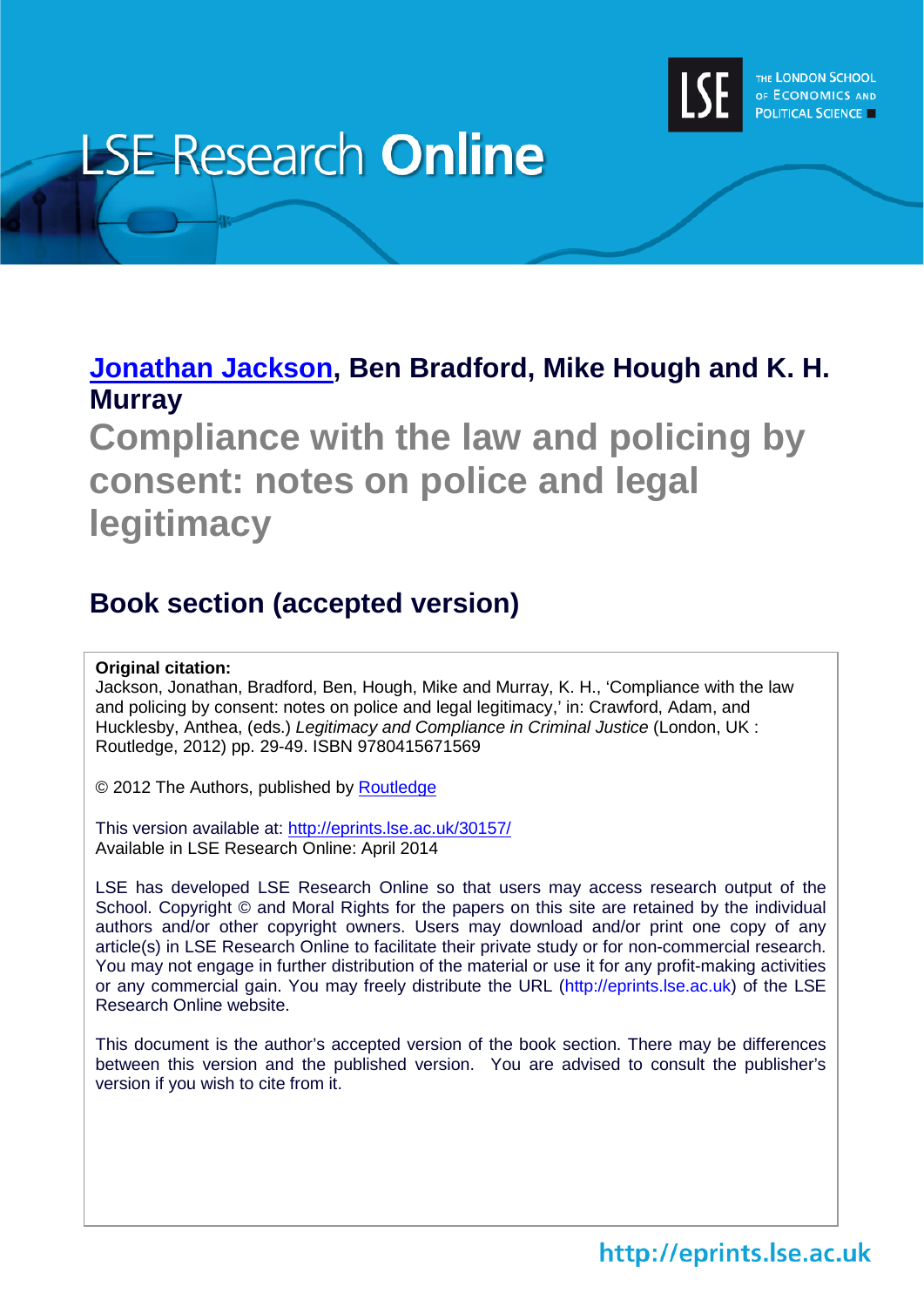#### **Compliance with the Law and Policing by Consent: Notes on Legal Legitimacy and Cynicism**

*Jonathan Jackson<sup>1</sup> , Methodology Institute and Mannheim Centre for Criminology, LSE Ben Bradford, Methodology Institute and Mannheim Centre for Criminology, LSE Mike Hough, Institute for Criminal Policy Research, Birkbeck College, University of London Katherine H. Murray, School of Law, University of Edinburgh* 

Book chapter in Crawford, A. and Hucklesby, A. (eds.) *Legitimacy and Compliance in Criminal Justice.* Routledge. Evolved from a paper published in *Policing: A Journal of Policy and Practice* in July 2010

#### **Abstract**

 $\ddot{\phantom{a}}$ 

This article summarises 'procedural justice' approaches to policing, contrasting these to the more politically dominant discourse about policing as crime control. It argues that public trust in policing is needed partly because this may result in public cooperation with justice, but more importantly because public trust in justice builds institutional legitimacy and thus public compliance with the law, and commitment to, the rule of law. We define police legitimacy as obligation to obey and moral alignment. We link police legitimacy to legal legitimacy/cynicism, and both to compliance with the law. Some recent survey findings are presented in support of this perspective.

*Key words: compliance, procedural justice, trust in the police, police legitimacy, legal legitimacy and cynicism* 

<sup>&</sup>lt;sup>1</sup> Dr Jonathan Jackson, Methodology Institute, LSE, Houghton Street, London WC2A 2AE, United Kingdom, Tel: 0044 207 955 7652, Email: j.p.jackson@lse.ac.uk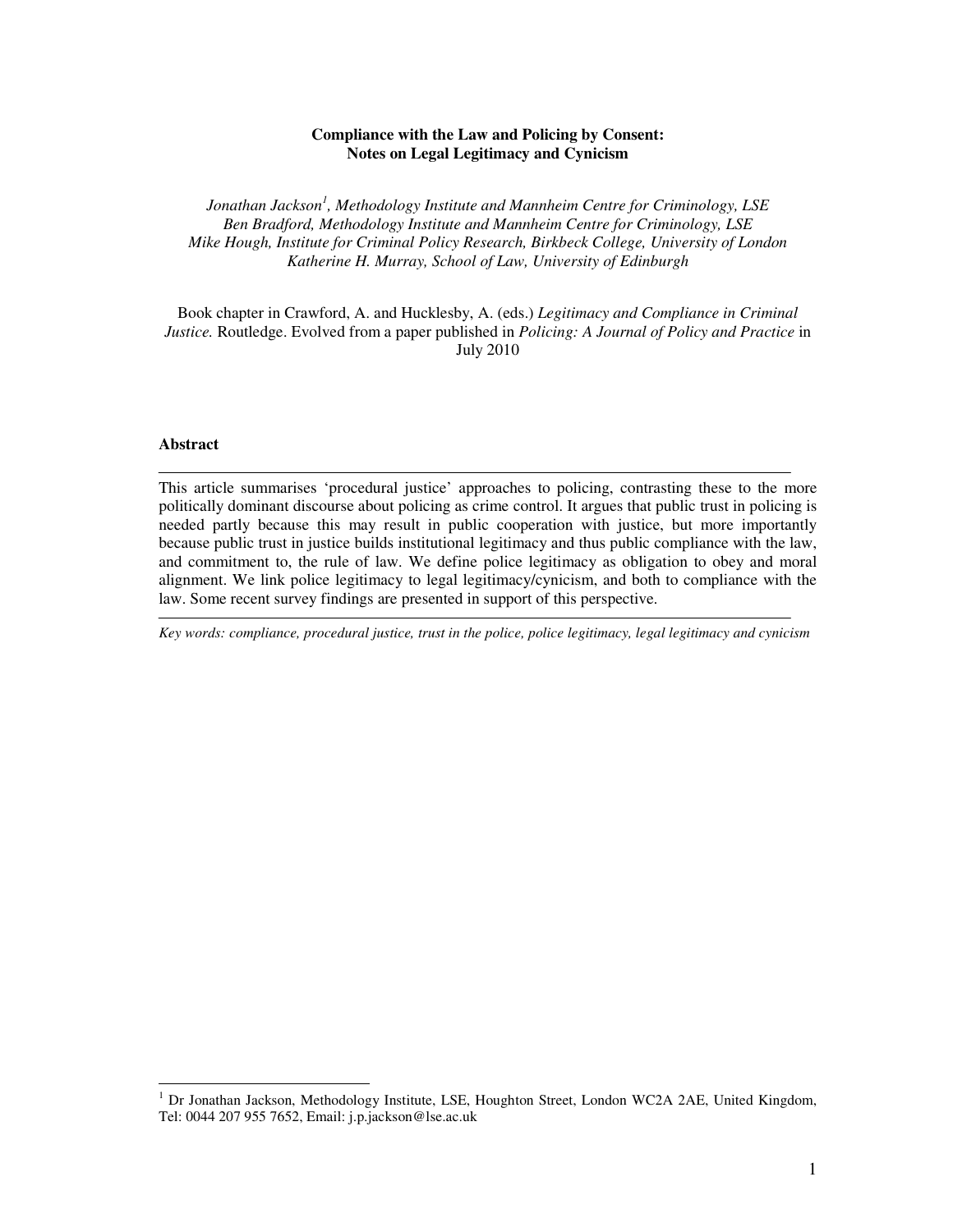#### **Introduction**

Ideas ebb and flow. In the 1970s and 1980s, both police leaders and academics routinely appealed to concepts of policing by consent and police legitimacy (c.f. Reiner, 2010). In Britain in the 1990s these ideas were submerged under a wave of crude managerialism from which we are only now emerging (Hough, 2007). Recent years have seen a resurgence of interest in ensuring that the public (a) find the police trustworthy, (b) think the police are a legitimate authority, and (c) believe it is morally just to both obey the law and cooperate with legal institutions.

This chapter analyses key concepts in 'procedural justice theory' (Tyler, 2006a, 2006b, 2008; Tyler *et al.,* 2010; Schulhofer *et al.,* 2010), which we hope will prove useful in thinking about the links between crime-control policies and public commitment to the rule of law. Considering the institutional context within which members of the general public comply (or do not comply) with the law, we focus on the distinction between instrumental and normative motivations for compliance (Tyler, 2011). Building upon preliminary analyses of a representative sample survey of England and Wales (Hough *et al.,* 2010), we provide some empirical support for the ideas that we present.

#### **Compliance and crime control models**

Penal and criminal policy has always reflected tensions between simple, or even simplistic, models of crime control and ones that have more texture and depth. The key features of the simple 'crime control' models are that:

- people are rational-economic calculators in deciding whether to break the law;
- a deterrent threat is the main weapon in the armoury of criminal justice;
- $\bullet$  offenders and thus crime rates are responsive primarily to the risk of punishment, which can vary on dimensions of certainty, severity and celerity;
- increasing the severity of sentencing, and extending the reach of enforcement strategies, are therefore seen as sensible responses to crime; and,
- offender rights tend to be seen as a constraint on effective crime control.

Questions about why people break the law tend – not inevitably, but because of the political climate in which policy is developed – to yield answers framed within the boundaries of simple crime control models. They also imply approaches to crime control that are designed to secure *instrumental compliance*, where people's reasons for law-breaking are based on self-interested calculation. Such compliance will be secured by the presence of formal or informal mechanisms of social control and the existence of severe sanctions for wrong-doers (Nagin, 1998; Kahan, 1999).

But deterrence is only a small piece of the puzzle (Pratt *et al.,* 2006; Bottoms, 2001). More subtle models of crime control recognise that formal criminal justice is only one of many systems of social control, most of which have a significant normative dimension. Individuals comply with the law for reasons other than an instrumental calculation of benefits and risks of offending. Most people obey most laws most of the time because it is the 'right thing to do.' In this regard, genetics, socialisation, psychological development, moral reasoning, community context, social norms and networks may all help sustain the routine compliance that is 'ingrained in everyday life' (Robinson and McNeill, 2008: 436).

In these pages our focus is on the role of institutions in encouraging citizens to believe that it is morally just to obey the law (Tyler, 2006a). Legal legitimacy is the public belief that laws are personally binding and the corresponding moral obligation to abide by the law. When people believe that rules are binding in their 'existential, present lives' (Sampson and Bartusch, 1998: 786), they feel a duty to obey the rules put in place by authorities, regardless of the morality of a given act (Kelman and Hamilton, 1989; Tyler, 2006). Granting authorities such as the police and courts legitimacy cedes to authorities the right to define what constitutes proper behaviour. Holding the *system* of rules to be legitimate overrides specific questions concerning the morality of particular rules.

#### **Context and moral reasoning**

Many motivations to obey the law may be deeply embedded, even subconscious. But the decision to break the law must always comprise a choice – at some level – on the part of those involved. Locating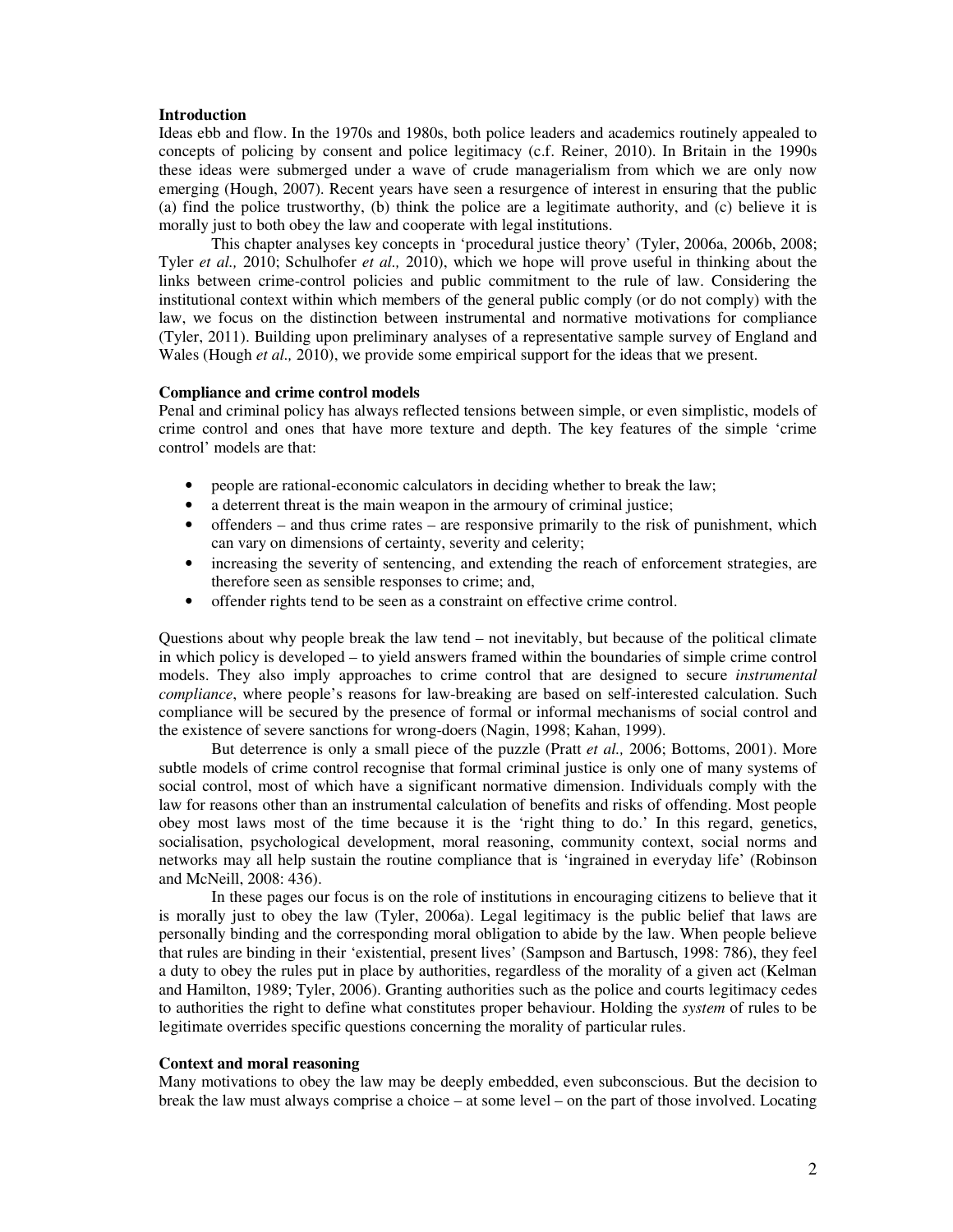individuals in the potentially criminogenic contexts within which they act, Situational Action Theory (SAT, see: Wikström 2004, 2006; Wikstrom *et al.,* 2010) helps us flesh out the way in individual decisions are related to the morally-binding nature of the law. SAT sees intentional criminal acts as a subset of a wider universe of moral rule-breaking acts: 'An act of crime is to intentionally break a prescription for behaviour stated in the law' (Wikström 2006: 2). For a person to commit a crime in a given situation, they must first perceive the criminal act to be an option; then make a judgement about that option; and finally they must choose to act based on that judgement (*ibid*.).

Whether an actor sees crime as an option is central to SAT. If – and only if – he or she perceives committing a crime to be a possibility, then a (moral) judgement is made based on this perception. The possibilities of action are evaluated against moral rules and principles: 'is doing this right or wrong'? If a judgement is made that committing the crime is a desirable option, or morally ambivalent, or simply a 'neutral' act, the individual must finally choose to act. This choice will be influenced by their personal characteristics such as self-control and their general framework of values, as well as external contingencies, such as the level of informal social control evident in the situation, or the probability of getting caught by agents of formal social control.

By influencing the decision-making processes described by Wikström, institutions may be able to secure compliance with the law. Instrumentally-oriented crime-control models would concentrate efforts at the end of the process. Forced compliance and deterrence work to dissuade would-be offenders who have already decided to commit a crime. Social control mechanisms and credible risks of sanction hope to persuade individuals that a criminal act, while otherwise desirable, is not worth the risk. To achieve this, agents of criminal justice must send out strong signals to wouldbe offenders of strength, effectiveness, force, detection and justice. In short, they should seek to deter those who would otherwise choose to commit a criminal act.

#### **Institutional legitimacy and procedural justice**

But a different approach, based on legitimacy and normative rather than instrumental motivation, 'intervenes' earlier in the process. According to procedural justice models of legitimacy and compliance (Tyler, 2008), institutional configurations can influence moral-decision making processes in more socially and economically advantageous, ways. When people believe it is morally just to obey the law – that the law has the right to dictate appropriate and personally binding behaviour – then so long as they know that a particular act is illegal, the immorality of the act becomes a given. A different sort of morality 'kicks in.' Believing that it is the right thing to do to respect legal rules closes down the possibility of seeing crime as an option. Inasmuch as such orientations are embedded in the routines of everyday life, one does not need to think about the morality of the specific act or the likelihood of getting caught.

Focusing on the normative dimensions in people's orientation to the law, procedural justice models recognise the interplay between formal and informal systems of social control. Normative compliance with the law occurs when people feel a moral or ethical obligation or commitment. If people willingly offer their obedience to systems of authority that command legitimacy, then questions about the nature of the legitimacy of authority figures (like the police) and the 'drivers' of institutional legitimacy become of central policy importance – and particularly the actions of authorities when these are found to be key influences on perceptions of legitimacy.

A growing body of largely North American research shows that the experience or perception of the procedural fairness of the criminal justice system is associated with higher perceived legitimacy, which in turn is associated with greater public respect for the law and stronger felt obligation to obey the law (Tyler and Huo, 2002; Sunshine & Tyler, 2003; Tyler, 2003; Tyler, 2007). On the basis of various surveys of the public, Tyler and colleagues have demonstrated that public perceptions of the *fairness* of the justice system in the United States are more significant in shaping its legitimacy than perceptions of its *effectiveness*. Existing when the policed regard the authorities as having earned an entitlement to command, legitimacy is formed most importantly via interpersonal interaction, particularly through the experience of procedural justice. An important distinction here is between a sense of justice based on process and one based on outcome. Tyler's findings suggest that procedural justice – that is, fair and respectful treatment that 'follows the rules' – is more important to people than obtaining outcomes that that they regard either as fair or favourable to themselves. In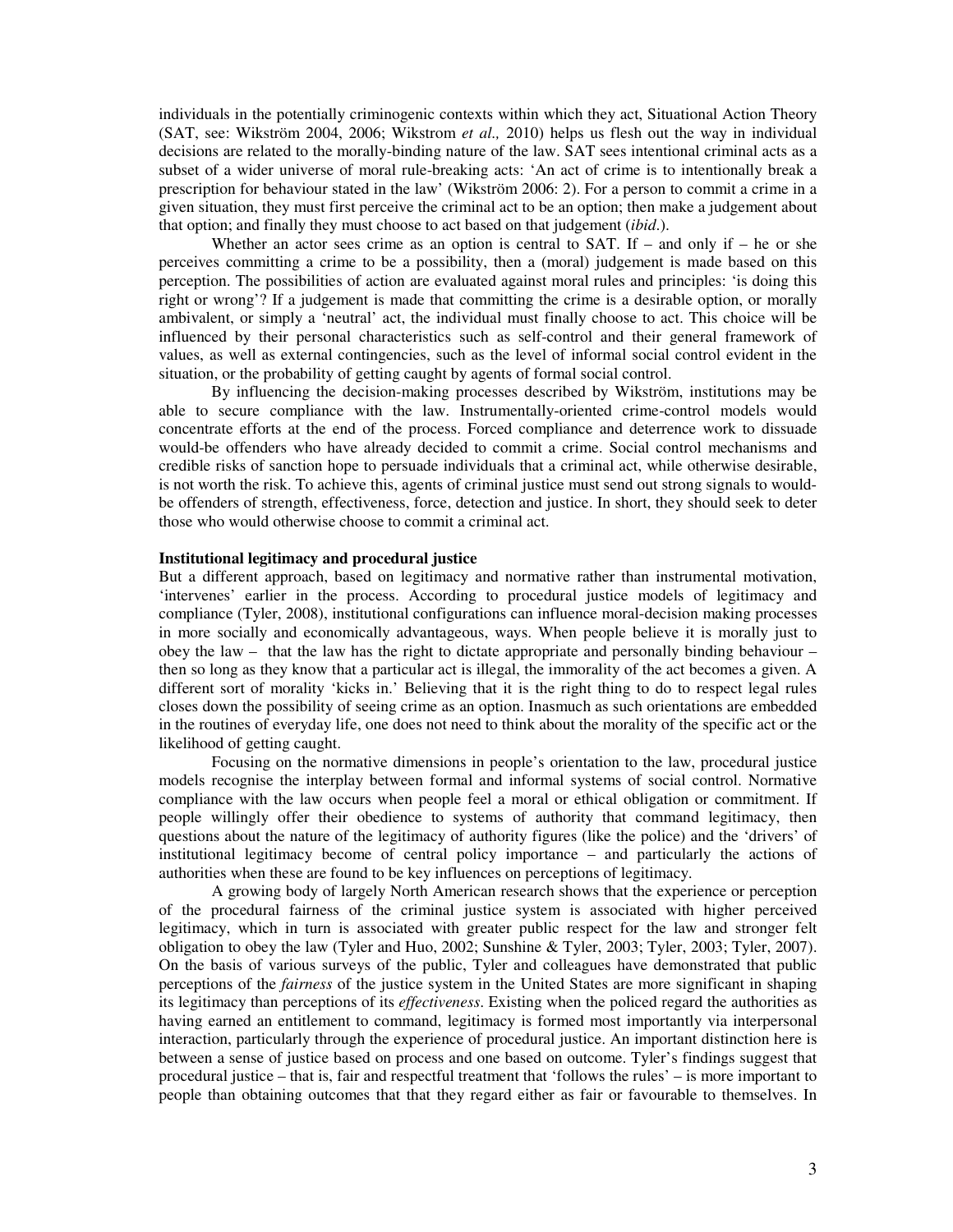encounters with the police, it is the quality of treatment received that is more important than the objective outcome.

In explaining why the legitimacy of the police shapes compliance, Tyler (2006, 2008) draws upon the work of Kelman and Hamilton (1989). Fundamentally relational, legitimacy is the right to command others, the authorisation of authorities (by subordinates) of the right to dictate appropriate behaviour, and the subsequent obligation to follow those directives or rules. As Kelman and Hamilton (1989: 54-55) put it:

'A person holds authority only over, or with respect to, another person. Thus, authority refers to a role relationship between two sets of actors within a social unit: the authority holders (or "authorities") on the one hand and the subordinates or ordinary members on the other … Since authority is a relationship, the role of each of the two parties is defined with reference to the role of the other: The role of authorities entitles them to make certain demands on citizens, and the role of citizens obligates them to accede to these demands.'

Tyler's empirical focus is on police legitimacy: focusing on the authority of police officers and its corollary the duty of obey instructions from officers, police legitimacy resides most importantly in the belief that it is (morally) correct in and of itself to obey officers' instructions. Obviating the need for judgments and choices about the content of those instructions, one follows a police directive whether or not one agrees with it. As Kelman and Hamilton (1989:16) put it: '…a different type of morality, linked to the duty to obey superior orders, tends to take over.' Assuming that police legitimacy translates into legal legitimacy, Tyler links police legitimacy to compliance. People obey laws out of a respect for law and a more general duty to obey legal authorities. Contrasting instrumental and normative models of compliance, Tyler then argues that normative compliance is economically more viable – and is more stable over time – than instrumental compliance, which in the US context at least carries a growingly unaffordable social and fiscal cost.<sup>2</sup>

#### **A broader definition of police and legal legitimacy for the British context**

 $\ddot{\phantom{a}}$ 

Yet, Murphy *et al.* (2009) call for a differentiation between police legitimacy and legal legitimacy.<sup>3</sup> Tyler's main focus in US research has been on the interactions between officials and the public, and especially the ways that the behaviour of officials builds or erodes public obligation to obey police officers. The procedural justice model, as defined by Tyler (this volume), positions a perceived duty to obey officers as the core component of police legitimacy (at least as this finds expression in the public mind). If the police powerfully represent the law then the link between obligation to obey the police and obligation to obey the law seems unproblematic. We obey the police because they are a legitimate authority; the police are powerful representatives of the law; so to feel obligation to obey the police is also to feel obligated to obey the law.

 $2$  The case for such an approach will be strengthened, of course, as the need to reduce public expenditure becomes ever more pressing in the years ahead.

<sup>&</sup>lt;sup>3</sup> In a series of three studies, Murphy *et al.* (2009) measured the legitimacy of tax laws (study 1) in terms of the perceived morality of tax dodging (we would call this 'perceived morality of the offence'); the legitimacy of welfare laws (study 2) in terms of whether individuals questioned the legitimacy of the welfare system, whether the laws were consistent with the views of Australians and whether the system worked well; and moral alignment with the laws that police officers enforce (study 3). They found that for people who questioned the legitimacy of the law, procedural justice (in study 3 this was the belief that the police are trustworthy to be fair and treat individuals with dignity and respect) was a stronger predictor of compliance and cooperation than for whose who did not question the legitimacy of the law. People who question the legitimacy of the law may thus be more powerfully affected by the experience of procedural justice because of a greater social distance between such individuals and the authorities who enforce the law (assuming that procedural justice decreases social distance and that people who grant legitimacy to the law feel relatively little social distance to legal authorities). We make a distinction between police and legal legitimacy, but we also treat the morality of specific offences as separate to both forms of legitimacy. We define legal legitimacy as the presence or absence of legal cynicism, i.e. a more general sense that laws are psychologically binding.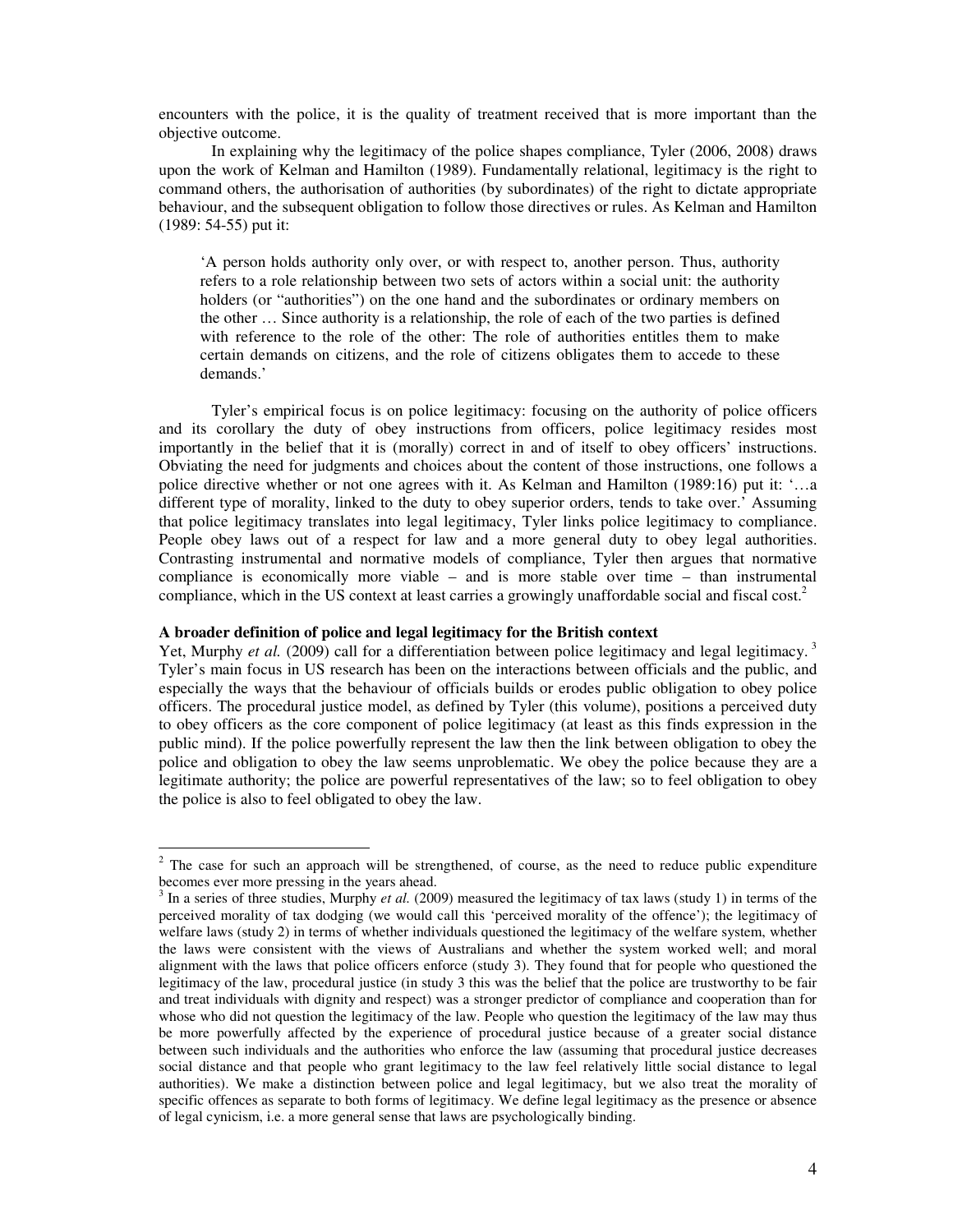Legal legitimacy is the sense that it is morally just to obey law – the belief that laws are binding, irrespective of whether one agrees with their moral content.<sup>4</sup> The absence of legal legitimacy is partly 'legal cynicism' (Sampson and Bartusch, 1998), although legal cynicism should not be seen as a void but an active, negative stance toward the law. By exploring empirically the link between police and legal legitimacy, we can begin to tease out the separate roles that each might just play in explaining variation in self-reported compliance (we can also see if they are empirically distinct. Legal legitimacy may explain some of the variation in self-reported compliance because some people are more inclined to respect the rules: they abide by the rules even if they disagree with a specific law. Police legitimacy may explain some of the variation in self-reported compliance because people internalise the values of this highly visible institution of justice.

For some people the 'police' and 'law' may be so closely aligned that to obey one is necessarily to obey the other. Yet, it seems likely that the link between police and law in Britain is somewhat weaker than might be the case in the US. Indeed, the nature and strength of the police 'brand' in Britain may be such that policing can be and often is seen as an end in itself, rather than as simply a component in the process of law. British policing may be as much about the maintenance of order as it has been about enforcing the law. (Reiner 2000; Emsley 1996). A narrowly legalistic approach to policing – concerned, for example, with the rigid application of equal sanctions to equivalent offences – may be actively unpopular among many members of the public, who might prefer to see policing applied in more subtle ways, which reinforce existing social structures and relationships without immediate recourse to the 'heavy hand of the law' (Girling *et al.*, 2000; Wells, 2008). The roots of this phenomena can be traced back to the foundational myths of the Metropolitan police (see below), which paint the policeman as a uniformed citizen mediating between people and state, rather than enforcing the will of the state (the law) on the people.

We distinguish in our study between legal and police legitimacy. But we also expand the definition of police legitimacy. According to Beetham (1991) people confer legitimacy on institutions not simply because the latter adhere to standards of good behaviour (that we may extend to acting fairly, which then generates authority), but also because they regard the institutions as representing particular normative and ethical frameworks (see Tankebe, 2010). Conferring legitimacy on an institution is a stance or act based on the expression of shared values – a sense of 'moral alignment.' Obligation to obey is not uniquely constitutive of the legitimacy of legal authorities, it is part of a set of ideas, beliefs and behaviours that individuals exhibit in relation to those authorities that combine to establish (or negate) their legitimacy.

Police legitimacy, we propose, flows not simply from factors such as its procedural fairness (and general trust and confidence), nor is it instantiated only in obedience as prerogative. It is also based in public beliefs that the police and the policed share broadly similar moral positions (cf. Tankebe, 2009: 1280-1281). Crucially, people may internalise what they believe are the values and broad moral positions expressed by the police. This sense of shared purpose may be part and parcel of the conferred right of the police to possess the right to govern. To say that legitimacy is both (a) obligation to obey police directives and (b) moral alignment with officers, and by extension the institution as a whole, is not to say that to be considered legitimate, police must enforce laws that all citizens agree with. Instead, by demonstrating 'moral authority' (through procedural justice and defending and representing community values) the police can embody in more general terms a shared sense of right and wrong and a commitment to the rule of law. This does not require them to be moralists, or to demonstrate moral superiority. But it does require them to negotiate order in a way that maximises consent.

#### **Moral alignment and compliance with the law**

 $\ddot{\phantom{a}}$ 

Why, then, might a sense of moral alignment between police and people be an important component of police legitimacy in Britain? One answer lies in the history of policing in the UK, which is quite distinct from that of the US and mainland Europe. Consider Tonry's (2007: 4) thoughts on why the procedural justice and legitimacy literature developed almost entirely in the US context:

<sup>&</sup>lt;sup>4</sup> Low perceived legal legitimacy is a cynicism about the law: a sense that one should does not need to comply with the law simply because *it's the law*. At its extreme, legal cynicism is active antagonism and personal validation of deviant behaviour (Sampson and Bartusch, 1998).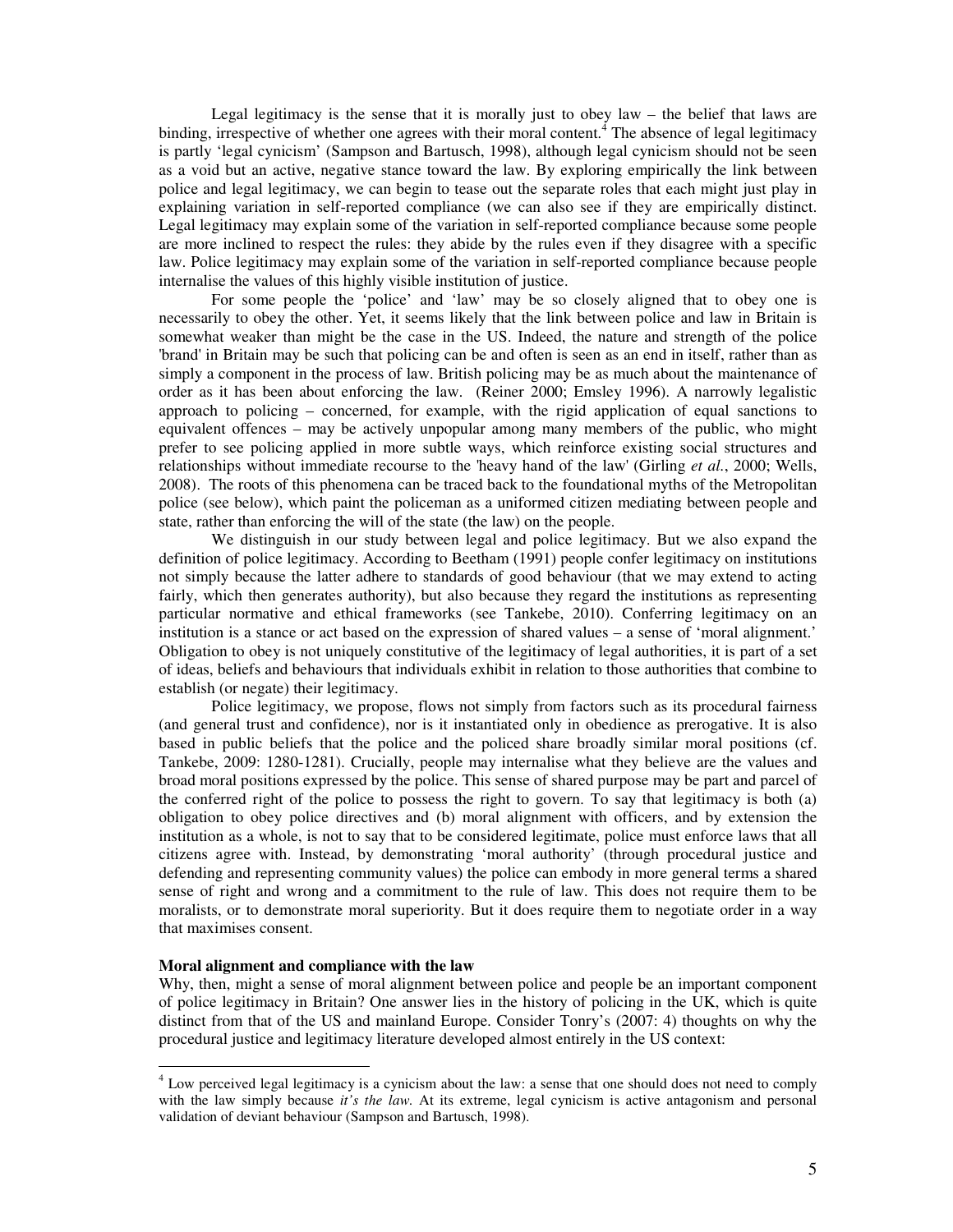'My guess that the answer centers on the United States' distinctive constitutional scheme premised on notions of limited power of government and entrenched rights of citizens, compared with the étatist traditions of Europe, including Britain and most of the rest of the world. Concepts of vested substantive rights against the state and procedural protections against state intrusion were probably predicates to the development of a theory of procedural justice and a research agenda aiming to understand the effects of alternative ways of implementing procedural protections. This American hegemony will not last because these differences between the United States and Europe are eroding. Within Europe, the application of the European Declaration of Human Rights and the decisions of the European Court of Human Rights are creating stronger substantive rights and procedural protections.'

The Metropolitan Police Force for London was established in 1829 by Robert Peel and it is commonplace to refer to his principles of policing operation, which speak to issues of policing by consent and accountability. While doubts exist as to the primary source (Lentz and Chaires  $(2007)^5$ , the spirit and theme of the principles are important. Phrases like 'The police are the public and the public are the police' and 'The ability of the police to perform their duties is dependent upon public approval of police actions' (e.g. Reith, 1952: 154) call for a close social connection between what were then 'subjects of the crown' and the police. They allude to a belief that the police should be a source of moral authority that stems from being *of the community*, where the community is primarily defined as the imagined (Anderson 1991) community of Great Britain (that is, the nation). Officers typify and symbolically defend the norms and values, not necessarily just of the immediate community but also of the superordinate national community. As time passed, many individuals may have come to accept the influence of the police, in order to maintain a self-defining relationship with this symbol of order and 'Britishness' (Loader and Mulcahy, 2003; Jackson and Sunshine, 2007).

In the British context, a history of policing by consent may have left citizens with closer social bonds with the police than in the US, raising the possibility that identification is to some degree based on a sense of shared moral values grounded in the social and cultural significance of the police in Britain (a symbol of order and defender of community values). Demands from authorities may call upon commitments from subordinates that are, in part, related to the relationship that individuals have to the group. Activating a sense that the roles defined by the legitimate power relationship are personally meaningful to the individuals involved, such identification may lead to the internalisation of legitimate authority, an identification with the norms, goals and values of the police that may be constitutive of the legitimacy of the authority (cf. Turner, 2005). Identification with the police may, in other words, depend on the degree of prototypicality of the police (Sunshine and Tyler, 2003a; Jackson and Sunshine, 2007; see also Hains *et al.,* 1997; Hogg, 2001; De Cremer *et al.,* 2010) and on the internalisation of shared moral positions.

This expanded definition of legitimacy suggests that the British police can employ different processes and instruments of influence, depending on the authority relationship that an individual has with the police. If people base the authority relationship on the fear of punishment, then demonstrations of deterrence and power will be most effective. If people base it on compliance with rules, then social influence and demonstrations of authority will be critical. If people base it on common moral values, then demonstrations of shared purpose will be key. And if identification is based upon shared normative and ethical grounds, we can begin to address the familiar issues that surround notions of legitimacy as pure obligation. A legitimacy that suppresses individual's moral judgement of the character of the police directives flattens normativity, minimising the active role citizens can play in judging those that govern them. Again returning to the terminology of identification or moral alignment, if most people are concerned about justice and morality, then legitimacy is given a sounder normative basis: legitimacy is not just a dull compulsion to obey (Tankebe, 2010).

#### **Preliminary analysis of data from a representative sample of England and Wales**

 $\ddot{\phantom{a}}$ 

<sup>&</sup>lt;sup>5</sup> Lentz and Chaires (2007) suggest that these principles may be somewhat the 'invention' of twentieth-century textbooks.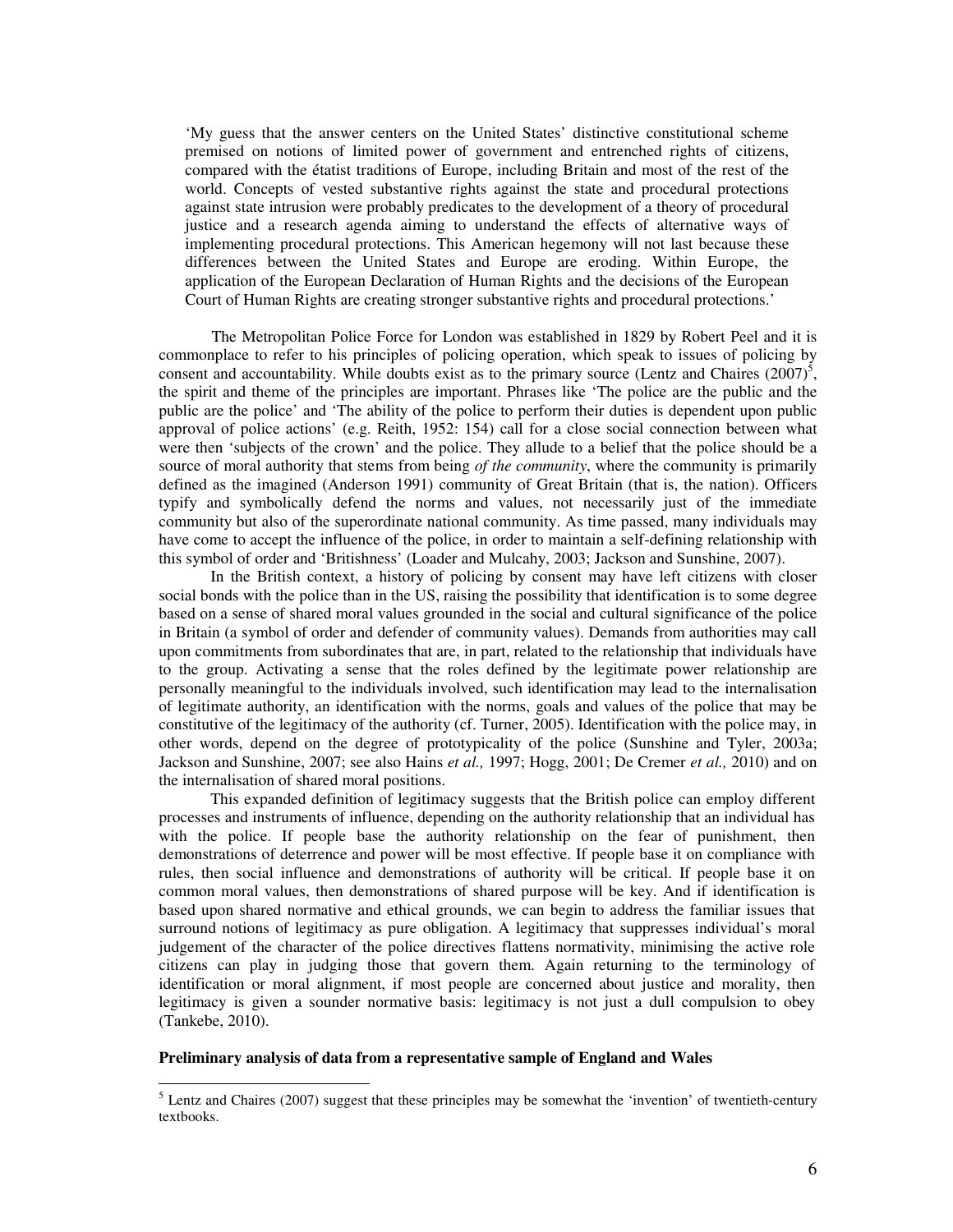The National Policing Improvement Agency (NPIA) fielded questions on public trust and police legitimacy in a representative sample-survey of England and Wales, allowing us to test a series of hypotheses that link trust in the police, to perceived legitimacy, to self-reported compliance. While many of the elements shown in the models will be familiar from extant studies based on procedural justice theory (Reisig *et al.*, 2007; Sunshine and Tyler, 2003b; Tyler and Fagan, 2008; Tyler and Huo, 2002; Murphy *et al.,* 2009), the concept of legal legitimacy/cynicism is a relatively novel addition to such models (although see Murphy *et al.,* 2009), as is a differentiation between everyday crime and a type of offending that may be particularly calculative – and thus, perhaps, separate from common views of the law.

What follows is an outline of some of the preliminary findings from the NPIA survey (see also Hough *et al.*, 2010; the full findings will be reported in due course). <sup>6</sup> Our data come from faceto-face interviews in respondents' homes using Computer Assisted Personal Interviewing, with a response rate of 62% yielding an analytical sample of 7,434 respondents aged 16 and over (although we draw in this article on data from the sub-sample (n=937) of respondents who were asked the procedural justice questions). Because it is likely that self-report measures of personal morality and compliance behaviour are affected by bias associated with social desirability, we made provision for questions relating to those two concepts to be completed via Computer Assisted Self-Interviewing, where responses are entered directly into the computer (out of sight of the interviewer).

Consider, first, the distinction between instrumental and normative compliance. The instrumental model predicts that people comply with the law because the police present a powerful risk of sanction and punishment. An instrumental route to compliance traces paths from individuals believing that the police are effective in their job (that the police are good at catching criminals, preventing crime, dealing with victims, and so forth) to believing that the risk of getting caught is high (if one were to shoplift, buy stolen goods, vandalise public property, illegally dispose of rubbish, or commit a traffic offence) and from there to complying with the law (the same acts).<sup>7</sup>

Figure 1 summarises the first set of results, which were estimated using structural equation modelling.<sup>8</sup> Police legitimacy is here represented by a single latent variable construct measured by a series of questions about obligation to obey (e.g. agree/disagree: 'You should do what the police tell you, even if you disagree') and a series of questions about moral alignment (e.g. agree/disagree: 'The police in this area usually act in ways that are consistent with my own ideas about what is right and wrong'). While trust in police effectiveness<sup>9</sup> predicts people's perceptions of the risk of being caught (if they were to commit an 'everyday crime'), the perceived risk of sanction is not a significant factor in predicting the odds of falling into the 'occasionally committing a crime' group. The NPIA data do not offer empirical support for a simple deterrence-based model of crime control – at least within the limits of observational data and the modelling of self-reports views, beliefs, calculations and

<sup>&</sup>lt;sup>6</sup> See, also, Jackson *et al* (in press) for details of the development of similar measures of trust, legitimacy, compliance and cooperation, this time for a European comparative analysis (fielded in Round 5 of the European Social Survey).

 $7$  We used latent class analysis to combine answers to these five questions into one dichotomous variable, since the manifest variables were categorical and since we assumed that the underlying latent variable to be categorical. A two-class model was tested using Full Information Maximum Likelihood estimation in LatentGold 4.0 (which includes all available information in the estimation procedure). The model allocated 93% of the sample into class one (very unlikely to report having shoplifted, bought stolen goods, vandalised public property, illegally disposed of rubbish, or committed a traffic offence) and 7% of the sample into class two (likely to admit having occasionally committed one or more of the everyday crimes). A dichotomous variable was then derived that identified the modal category, thus categorising each respondent as either 'compliant' or 'occasionally uncompliant.' The data were then exported to MPlus 5.2 for the proceeding statistical analysis.

<sup>8</sup> Using MPlus 5.2. We should make three technical notes. First, we treated the latent variable indicators as categorical variables. Second, we dichotimised the measures of compliance and personal morality using latent class modelling, before entering the derived variables into subsequent structural equation modelling (the final analysis combines linear and logistic regression). Third, all absent structural paths were not statistically significant.

<sup>9</sup> For thoughts on the meaning and measurement of trust in the police, see Stoutland, 2001; Jackson & Bradford, 2010; and Jackson *et al.,* in press.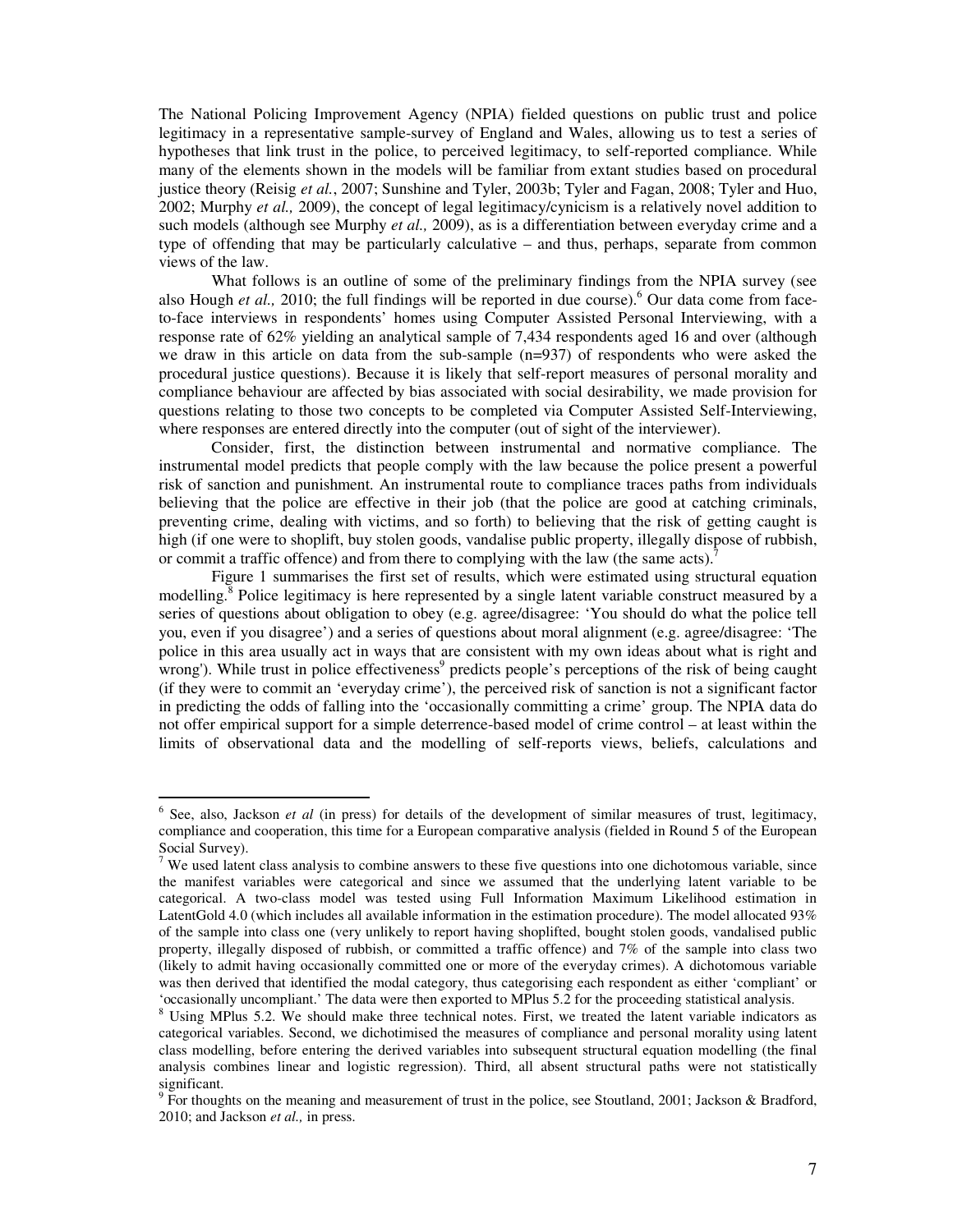behaviours. This combines with prior evidence (Pratt *et al.,* 2006) to suggest that deterrence is not an effective route to securing compliance.

#### INSERT FIGURE 1 ABOUT HERE

Second, trust in the police is a strong predictor of perceived legitimacy (Figure 1). Combining with a good deal of experimental and observational work (e.g. Tyler and Huo, 2002) this suggests that trust in procedural fairness<sup>6</sup> fosters in people feelings of motive-based trust in (and shared group membership with) the authority concerned – that both it and they are 'on the same side.' According to Tyler and Lind's relational model of procedural justice (Tyler and Lind, 1992), the manner in which people – as members of social groups – are treated by those in authority communicates information to them about their status within those groups.<sup>10</sup> When police provide individuals with appropriate status information (through fair procedures), they are more likely to feel a sense of obligation to the police and an alignment with the ethical and moral framework they believe the police to embody. That is, they are more likely to perceive the police to be legitimate. Third, police legitimacy is a powerful predictor of compliance, even holding constant personal morality (cf. Robinson & Darley, 1995) thus replicating Tyler (2006).

What happens when we disentangle moral alignment and obligation to obey? Recall our earlier distinction between duty to obey and identification with the moral values of officers. Figure 2 summarises the findings of a model that divides moral alignment and obligation. What emerges is, again, striking. While moral alignment is an important predictor of compliance, obligation to obey is not. This does not mean that legitimacy should not include a felt obligation to obey the police. Rather, insofar as legitimacy shapes compliance behaviour, it is the moral alignment and identification that seems to encourage individuals to act in line with the law (crucially, conditioning on their beliefs about the specific morality of the act and the situational dynamics of deterrence and punishment).

#### INSERT FIGURE 2 ABOUT HERE

Some form of duty to obey may still be important, however. Consider the distinction between obligation to obey police officers and obligation to obey the law itself. Perceived obligation to obey the law may offer a more proximate and more directly measurable path from police legitimacy to compliance with the law. Figure 3 summarises the findings of the model that includes legal legitimacy (using a scale of legal cynicism, e.g. agree/disagree: 'Laws are made to be broken' and 'It's ok to do anything you want as long as you don't harm anyone'). We find that legal cynicism, police legitimacy and personal morality each explain variation in compliance.

#### INSERT FIGURE 3 ABOUT HERE

Tracing paths from left to right, the model suggests that when individuals perceive police to be acting unfairly and unjustly, this will damage their assessment of police legitimacy, which may encourage an impression that their community (or society) lacks moral cohesion, and subsequently damage their sense of obligation towards their society and its rules. Procedurally unfair treatment may foster among those on the receiving end a growing sense of 'legal cynicism,' which is the sense that '…laws or rules are not considered binding in the existential, present lives of respondents' and the '…ratification of acting in ways that are "outside" of laws and social norms' (Sampson and Bartusch, 1998: 786). Procedurally unjust behaviour may communicate powerful messages about the behaviour of important group representatives: the extent to which they adhere to the rules laid down for their behaviour.

The police are the most visible agent of social control – the most high-profile institution in a justice system that is empowered to define right and wrong behaviour. If they abuse their powers and wield their authority in unfair ways, this not only damages people's sense of obligation to obey their directives (their authority in the normal sense of the word); it also affects public perceptions of their moral authority. Because the police are powerfully linked to the law (even if the two are not

 $\ddot{\phantom{a}}$ 

<sup>&</sup>lt;sup>10</sup> Insert stuff from Different Things, with appropriate references.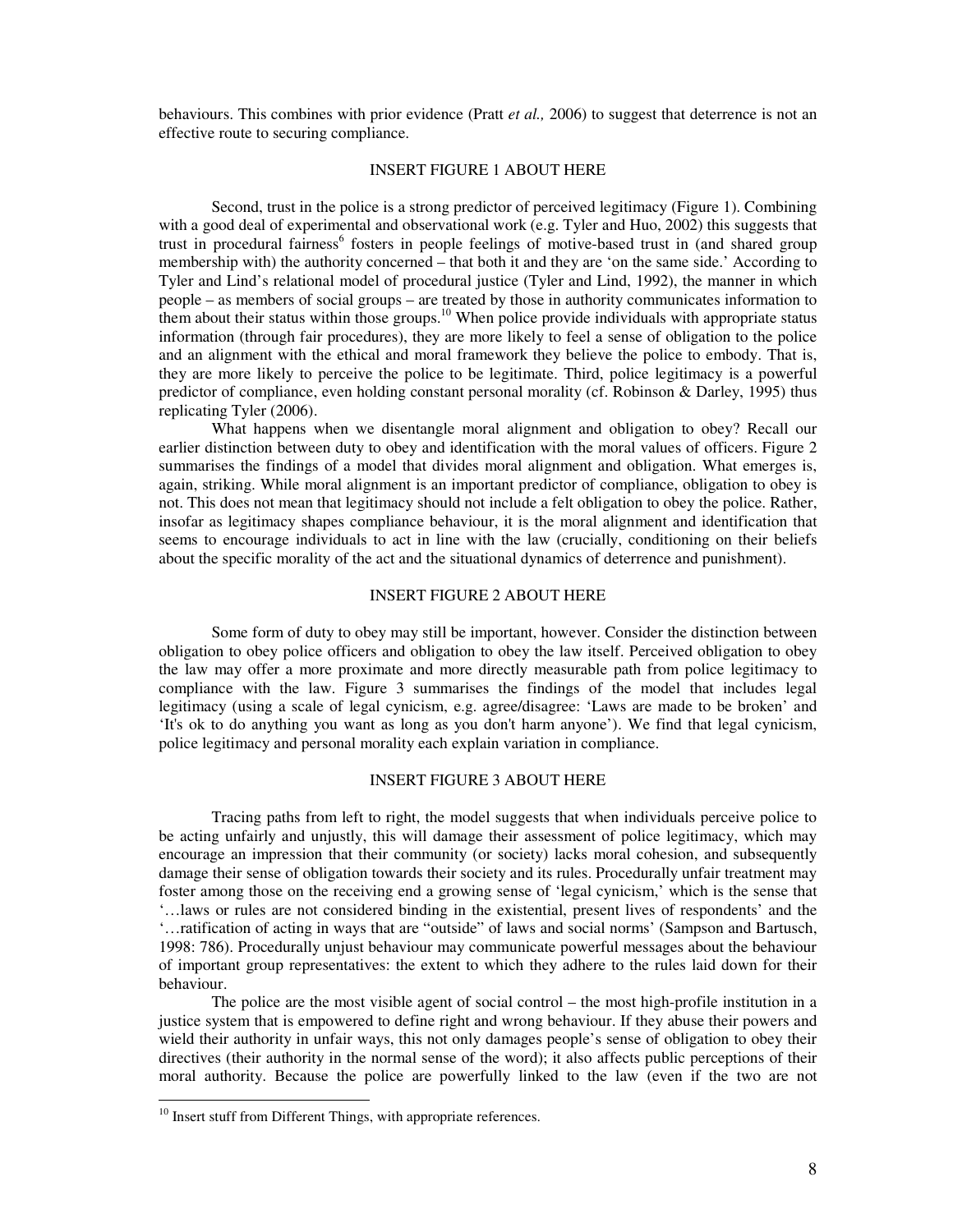synonymous), unfairness may undermine the moral right of the law to dictate appropriate behaviour. Put another way, if the police are seen to act in ways outside of social norms – which dictate that such authorities should treat the people they serve with fairness and dignity – this then generates a powerful cynicism: 'if the police can behave however they please, and ignore the rules, so can I.'

It seems probable that legal cynicism will arise as a response not simply to *perceived* police failings, or to the failings of individual officers, but to instances (and more likely long series of instances) of institutional indifference, neglect and injustice. Research from the United States consistently finds that legal cynicism is higher in areas that are policed less well – sometimes barely policed at all, in the proper sense of the word – and is highly correlated with neighbourhood structural conditions that would appear to predict negative, neglectful and/or confrontational police behaviours, such as high levels of concentrated poverty and high proportions of young people (Kirk and Papachristos, in press).

 To suggest that legal cynicism *causes* non-compliance would, however, be excessive. Legal cynicism, where it exists, is likely to be rather diffuse set of feelings, emotions and oppositional stances that operates at both the individual and collective level. Kirk and Papachristos (*ibid.*) draw on Goffman's notion of cultural frames to suggest that legal cynicism becomes a way of seeing the world that opens up or broadens the possibility of criminal acts, while in no way determining that they will occur. At the same time, a cultural frame that includes – even revolves around – legal cynicism occludes or precludes other acts, most pertinently in relation to cooperating with legal authorities such as the police. Kirk and Papachristos show that high levels of legal cynicism in an area predict higher murder rates, and suggest this is in part because such cynicism creates a space in which 'self-help' violence (Black 1983) is seen as a viable option in response to slights or threats that in other contexts would be solved by recourse to formal agents of social control.

Seen in these terms, legal cynicism may be one mechanism that broadens the range of (criminal) possibilities perceived by individuals in criminogenic situations. Police behaviours that generate legal cynicism may trigger changes in the decision-making processes envisaged by SAT. Conversely, of course, if this is a two way process, and if the experience of procedural fairness (for example) is linked to lower legal cynicism, then a different cultural frame may emerge that shuts down the possibilities for criminal acts, while also opening up the potential for engagement and cooperation with police.

#### **The special case of unpopular laws**

 $\overline{a}$ 

While police legitimacy might be linked to greater compliance in the aggregate, what of the special case of laws that are unpopular or, perhaps more importantly, do not attract very widespread censure (at least as it relates to the moral character of the law)? Traffic policing has long been known to be a problematic area for police-public relations (Girling *et al.,* 2000; Wells, 2008). It does not seem too controversial to say that a major reason for this is that many people do not think current road legislation is correctly formulated, that it is over-harshly enforced, and that it does not apply to them and serves as a distraction from the things the police 'should really be doing.'

The link between morality and law may in such cases be severely attenuated. Conversely, the risk of sanction may become a more important predictor of compliance. Testing the model, which is shown in Figure 4. We explore the possibility that the relationship between police legitimacy, legal cynicism and compliance with traffic laws is different to that described in the more general models shown in Figures 1, 2 and  $3<sup>11</sup>$  Strikingly, the link between legitimacy and compliance is not in evidence, with no significant path running from either aspect of police legitimacy to compliance (net

<sup>&</sup>lt;sup>11</sup> McAdams & Nadley (2008: 892-893) argue that traffic laws may have a 'focal effect' on coordination that then generates widespread public compliance. Consider a driver approaching a red light. He or she stops not just because of the risk of punishment, the morality of the action, or the legitimacy of the law. He or she stops also because he or she fears an accident would otherwise occur. The presence of a red light means that other drives will expect he or she will stop. Traffic laws draw collective attention to help individuals coordinate their behaviour. Put another way: '…the law can provide a framework for understanding and predicting what others are likely to do. The shadow cast by law in these situations helps people predict not what a court is likely to do (Mnookin & Kornhauser 1979) but rather what other people who are also aware of the law are likely to do.' (p. 867).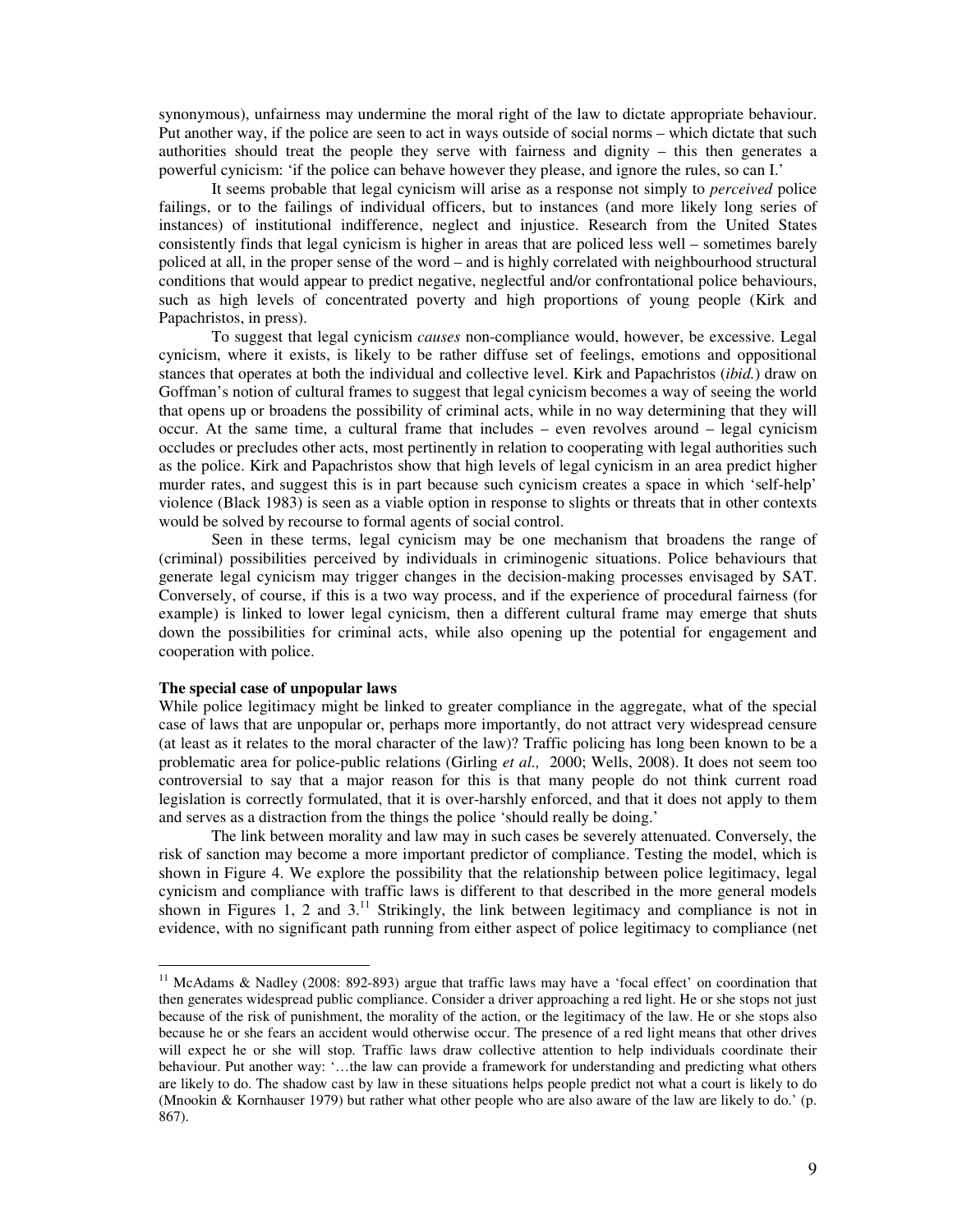of other predictors in the model). Rather, in this model, compliance is associated with personal morality and to a lesser but still significant extent with perceived risk of sanction. This suggests that people comply with traffic laws most importantly because they think it is wrong to commit traffic offences. They are also more likely to comply when they think they will be caught if they do not (again with the usual caveats about observational data and modelling self-reports).

#### INSERT FIGURE 4 ABOUT HERE

 The lack of a significant association between legal cynicism and compliance is notable. Surely a feeling that 'laws are made to be broken' will be linked to a greater propensity to commit traffic violations? This unexpected finding may serve to underline just how differently many people think about traffic compared with other laws. When formulating their answers to the survey questions used to measure legal cynicism, respondents may do so with little notion that traffic offences fall into the general category of 'the law.' Equally, traffic offences may be so distant from other laws in peoples' minds that their responses to them are influenced by institutional context in ways quite different to the general picture (most notably in the current setting by perceptions of the risk of sanction).

#### **Instrumental fairness, Human Rights and the legitimacy of the police**

In an over-simplified discourse about crime control, as we see in the UK, the rationale for improving 'confidence in justice' is that greater consumer satisfaction on the part of the 'law-abiding majority' will secure their cooperation with the authorities. When citizens report crimes, act as witnesses and so forth, this enhances the deterrent effectiveness of the system. By contrast, a procedural justice perspective directs attention to 'confidence building' amongst those parts of the population whose commitment to the rule of law is more tentative. The primary purpose is to secure compliance first, and cooperation second. It also alludes to the fact that the 'law-abiding majority' also commit crime, and that in any case they too care more about fair procedure than effectiveness narrowly defined. All available evidence suggests that fostering trust and legitimacy via fair and decent treatment would pay dividends across the population.

There is, however, a problem. For all that procedural justice holds out the possibility of achieving two desirable ends at once (a better relationship between police and public based on notions of fairness and greater compliance with the law) it also contains a danger. Compliance might be 'bought' by an empty fairness based not on voice, respect and dignity, but implemented in a purely instrumental fashion, intended only to make people *feel* that they have been fairly treated. After all, almost all the evidence we have that procedural justice 'works' is based on public perceptions of police and policing, not on objective measures of actual police behaviour. Ultimately, perhaps, the risk is that procedural fairness might be free-floating and cynical: not tied to any ethical or normative principles but channelled by circumstance and exigency, used as a tool by authorities to extract compliance from a systematically mislead public.

MacCoun describes this risk as 'the dark side of procedural justice.' He suggests that we should extend the analytical focus from the beliefs of citizens to the substance of decision-making, for instance, we might ask '[h]ow are procedures selected, how are they represented to citizens, and when are they deployed' (2005: 193). Here we return to the normative justifiability of power. In an echo of Beetham (1990), Buchanan states that 'an entity has political legitimacy if and only if it is morally justified in wielding political power' (2002: 689). Buchanan cites criteria that must be met to claim legitimacy, namely a minimum standard of democracy, adherence to procedural justice and 'processes, policies, and actions [that] respect the most basic human rights' (2002: 703). Taking the example of human rights, we can begin to map out how empirical understandings of policing and fairness might be tied to a set of external referents that harness the free-floating aspects of procedural justice theory.

Human rights refer to a fundamental set of rights and freedoms – for example, equality, dignity and respect, which assert the moral value of human life in its own right. In the UK, the Human Rights Act 1998 entrenched the European Convention on Human Rights in domestic law. Whilst all policing in the UK must be undertaken in accordance with the strictures of the HR (as Sanders and Young, 2008: 283 note), the difficulty in applying a human rights framework to policing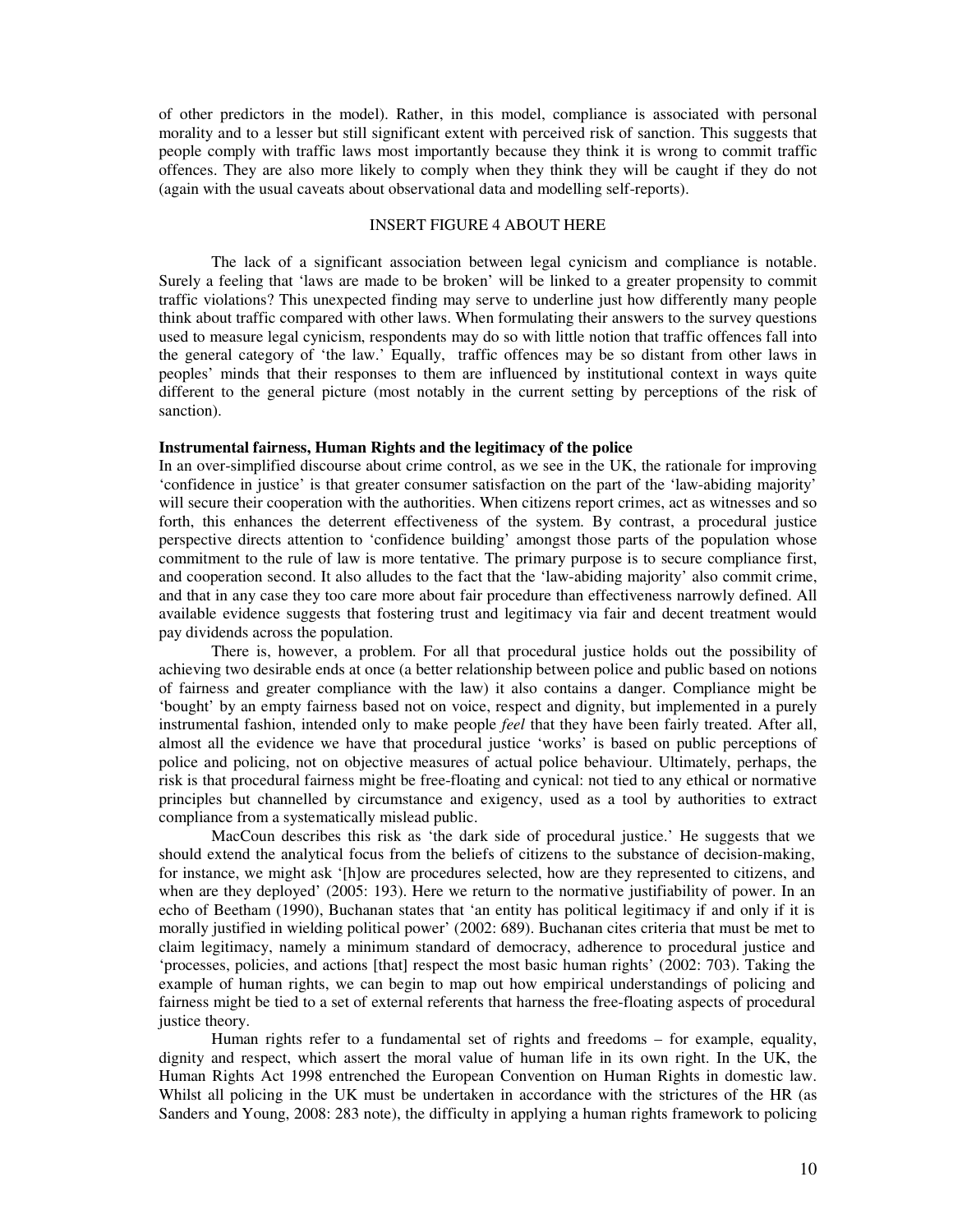is that the formulations are either vague, for example 'to be treated fairly and without discrimination,' or conditional. Making the 'right' policing choice is further exacerbated by conflicting priorities and objectives that are not equally achievable (ibid.). Indeed it is doubtful that *any* policing principle can entirely escape the difficulties and contestations of applied policing. Rather, the key task is to set out a 'philosophical standpoint' (ibid. 284) that is broadly perceived to be legitimate (taking empirical values as our guide). We can use this to inform proportionate policing. In short, we need to establish a moral compass that allows the police to balance means and ends and '…do the right things, for the right reasons' (Neyroud and Beckley [2001: 37], cited in Neyroud, 2008: 669).

 For all that the possibility of 'instrumental fairness' is, and should be, a concern underlying any efforts toward implementing procedural justice policing policies (policies that, realistically, will be sold to practitioners on the promise they hold regarding fairly instrumental ends in terms of cooperation and compliance), we might take some reassurance from the relevance of Beetham's notion of legitimacy to policing in the UK. The public can and do make nuanced judgements about the police, how they act, whether they are fair, whether they operate according to a shared moral framework. These are, by and large, congruent with normative conceptions of legitimacy derived by police or legal scholars. Indeed, one the strengths of Beetham's approach is that it blurs the line between lay and specialist accounts and allows for the fact that 'ordinary' people may hold the authorities that govern them to account in similar ways to those developed within the academy.

Equally, just as a Human Rights approach offers procedural justice theory an external normative referent (Murray, 2010), normative conceptions of legitimacy can be used to tie empirical police legitimacy – of the type described above – to standards that derive from moral, legal or political philosophy. To do this, it is necessary to take a step back from Beetham, to draw a distinction between concepts of legitimacy and conceptions of legitimacy (see Hinsch, 2008, for an overview). Concepts of legitimacy tell us what it means to say something is legitimate. Two distinctions are often made. First is the empirical concept of the social sciences. Second is the normative concept of political philosophy. The empirical concept goes back to Weber (1948), for whom legitimacy denoted the approval or sincere recognition of a norm, law or social institution. This is, in essence, the concept we have applied so far in this chapter: the rule of law is legitimate when people see the legal system and authorities as providing an appropriate standard of conduct that must be complied with (crucially, compliance arises not because of external sanctions but because it is seen to be the correct standard). As Hinsch (2008: 40) states: 'Since no political regime or social order could persist without a fairly high level of unenforced compliance with its rule, the empirical understanding of legitimacy naturally occupies a central place in explanatory theories of social order.'

The empirical understanding of legitimacy raises a set of questions about the ability of a criminal justice system to command legitimacy in the eyes of the public – whether the *policed* see the *police* as legitimate. These questions are open and empirical. Leaving aside whether that system actually meets any given set of objective (or ethical/normative) criteria, they turn our attention to surveys and qualitative methods of research. Such questions give us insight into public attitudes, values, behaviours and beliefs, we can develop a descriptive account of legitimacy. One result of this process is that a system is said to be legitimate when the public grant it legitimacy. An observer sitting outside the system might find a particular arrangement unjust and unacceptable, but they must nevertheless conclude that it is legitimate when those governed believe it to be so. *Under this concept,* t*o say something is legitimate is to make a factual claim about the subjective state of mind of particular individuals that belong to one political society.* 

By contrast, within political philosophy, political systems tends to be understood in the normative sense whereby a set of objective criterion are laid out that must be met in order to secure legitimacy, for example, Locke's treatises on government and writings on Human Rights (1989 [1689]), Rousseau ondemocracy and democratic approval (1988 [1762]), Bentham's utilitarianism (1987 [1843]), J.S. Mills on liberty (1998 [1869]), Rawls on justice (2001, 2005) and Miller on social justice (1991). Take for example, the presence of a democratic system of election, adherence by both rulers and the governed to the rule of law and the absence of endemic corruption. Experts can, for instance, judge the Zimbabwean justice system to lack legitimacy, since by any objective standard it is corrupt and lacks public accountability. Assessments of this sort also involve subjective judgements, of course, about the nature of the 'good or just society.' Intriguingly, it is possible to have a system of governance that commands high levels of perceived legitimacy from the governed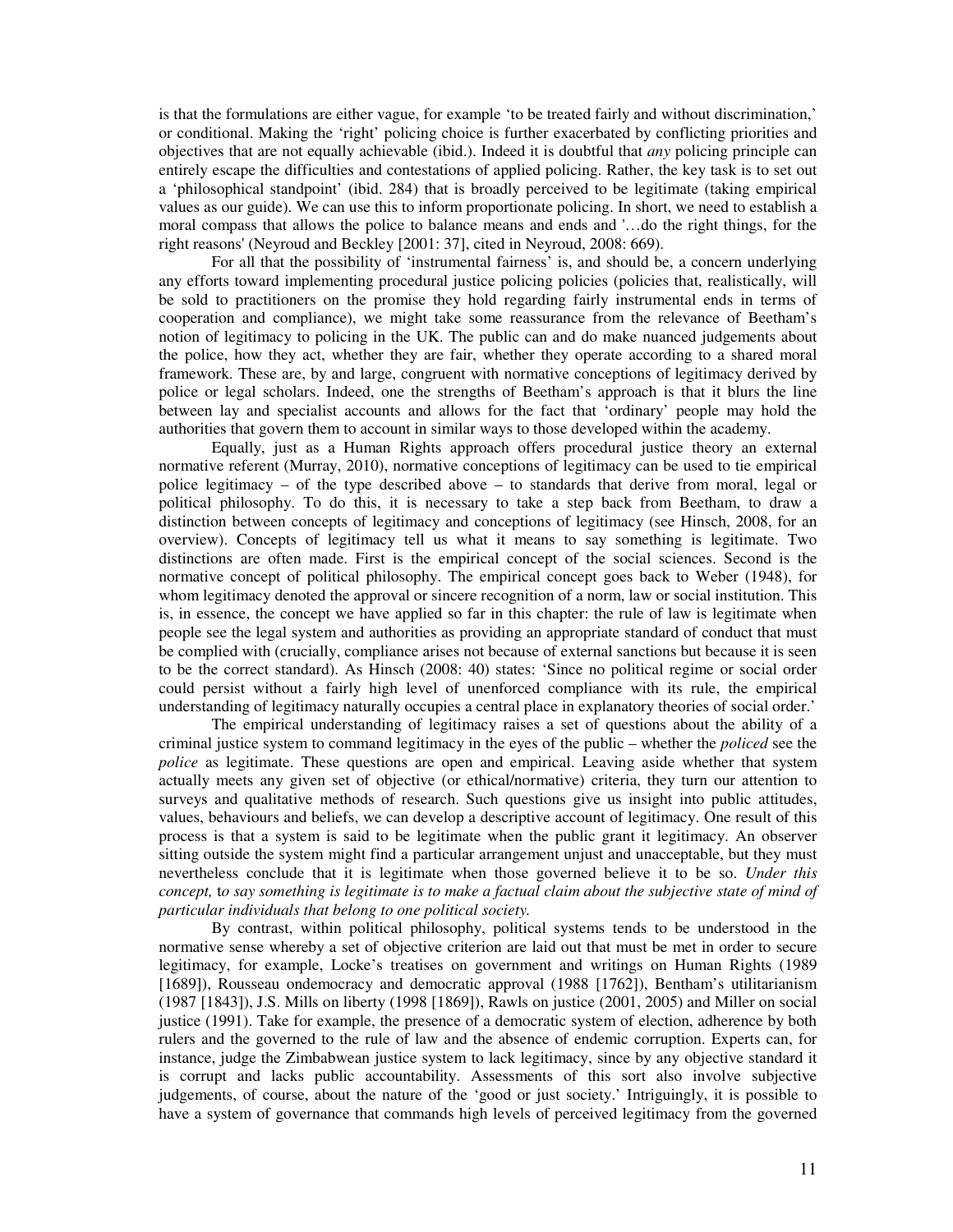whilst also, paradoxically, failing to meet the criteria of legitimacy that political philosophers would generally accept. Examples are to be found in many totalitarian and revolutionary regimes in their early phases.

A normative concept of legitimacy sets out 'objective' criteria, according to which an authority or institution is legitimate, not because of the subjective state of mind of those it governs, but because the arrangement meets certain substantive requirements (usually requirements of justice and rationality). In addition, any normative conception of legitimacy has to describe why meeting these criteria confers authority on norms, institutions, or persons. Why do the criteria generate morally binding rules? Empirical legitimacy means stating that people believe an arrangement to be right and just. *Normative legitimacy means substantive recognition that the truth (or validity) of these arrangements is right and just*.

 In sum, application of the Human Rights framework to procedural justice theory can be seen as a special case of a more general process through which empirical understandings of public attitudes and orientations toward the police are held up against normative conceptions of what policing is and should be about. As suggested by the brief discussion of Beetham's notion of legitimacy above, there may often be considerable overlap between the two. We should not assume public notions of fairness, trust and morality to be deficient when compared with allegedly more 'sophisticated' viewpoints. But without recourse to normative accounts developed separately to lay understandings our models of legitimacy and compliance will remain both free-floating – tied simply to perceptions – and at least implicitly goal-directed. That is, we risk compliance *as an outcome* becoming the only real goal, whereas what should be at stake is the mutually reinforcing development of public compliance in conjunction with equally desirable developments in police practice that are, in many respects, ends in themselves.

#### **References**

- Anderson, B. R. (1991) Imagined Communities: Teflections on the Origin and Spread of Nationalism, London: Verso.
- Beetham, D. (1991) The Legitimation of Power. Basingstoke: Palgrave Macmillan.
- Bentham, J. (1987 [1843] 'Anarchical Fallacies' in E. Craig (ed.), Nonsense upon Stilts, London, Taylor and Francis
- Black, D. (1983) 'Crime as Social Control', American Sociological Review, 48: 34–45.
- Bottoms, A. E. (2001) 'Compliance and Community Penalties', in T. Bottoms, L. Gelsthorpe and S. Rex (eds) Community Penalties, pp. 87-116, Cullompton: Willan Publishing.
- Buchanan, A. (2002) 'Political Legitimacy and Democracy, Ethics, 112(4): 689-719.
- De Cremer, D., van Dijke, M. and Mayer, D. (2010) 'Cooperating when "You" and "I" are Treated Fairly: The Moderating Role of Leader Prototypicality', Journal of Applied Psychology, 95(6): 1121–1133.
- Emsley, C (1996) The English Police: A Political and Social History, Harlow: Pearson Education Limited.
- Girling, E., Loader, I. and Sparks, R. (2000) Crime and Social Change in Middle England, London: Routledge.
- Hains, S. C., Hogg, M. A., and Duck, J. M. (1997) 'Self-categorization and Leadership: Effects of Group Prototypicality and Leader Stereotypicality', Personality and Social Psychology Bulletin, 23: 1087–1100
- Hinsch, W. (2008) 'Legitimacy and Justice: A Conceptual and Functional Distinction', in Kuhnelt, J. (ed), Political Legitimation without Morality?, pp. 39-52, London: Springer.
- Hogg, M. A. (2001) 'A Social Identity Theory of Leadership', Personality and Social Psychology Review, 5, 184-200.
- Hough, M. (2007) 'Policing, New Public Management and Legitimacy' in Tyler, T. R. (ed.) Legitimacy and Criminal Justice, pp. 63-83, New York: Russell Sage Foundation.
- Hough, M., Jackson, J., Bradford, B., Myhill, A. and Quinton, P. (2010) 'Procedural Justice, Trust and Institutional Legitimacy', Policing: A Journal of Policy and Practice, 4(3): 203-210.
- Jackson, J. and Bradford, B. (2010). 'What is Trust and Confidence in the Police?', *Policing: A Journal of Policy and Practice,* 4, 3, 241-248.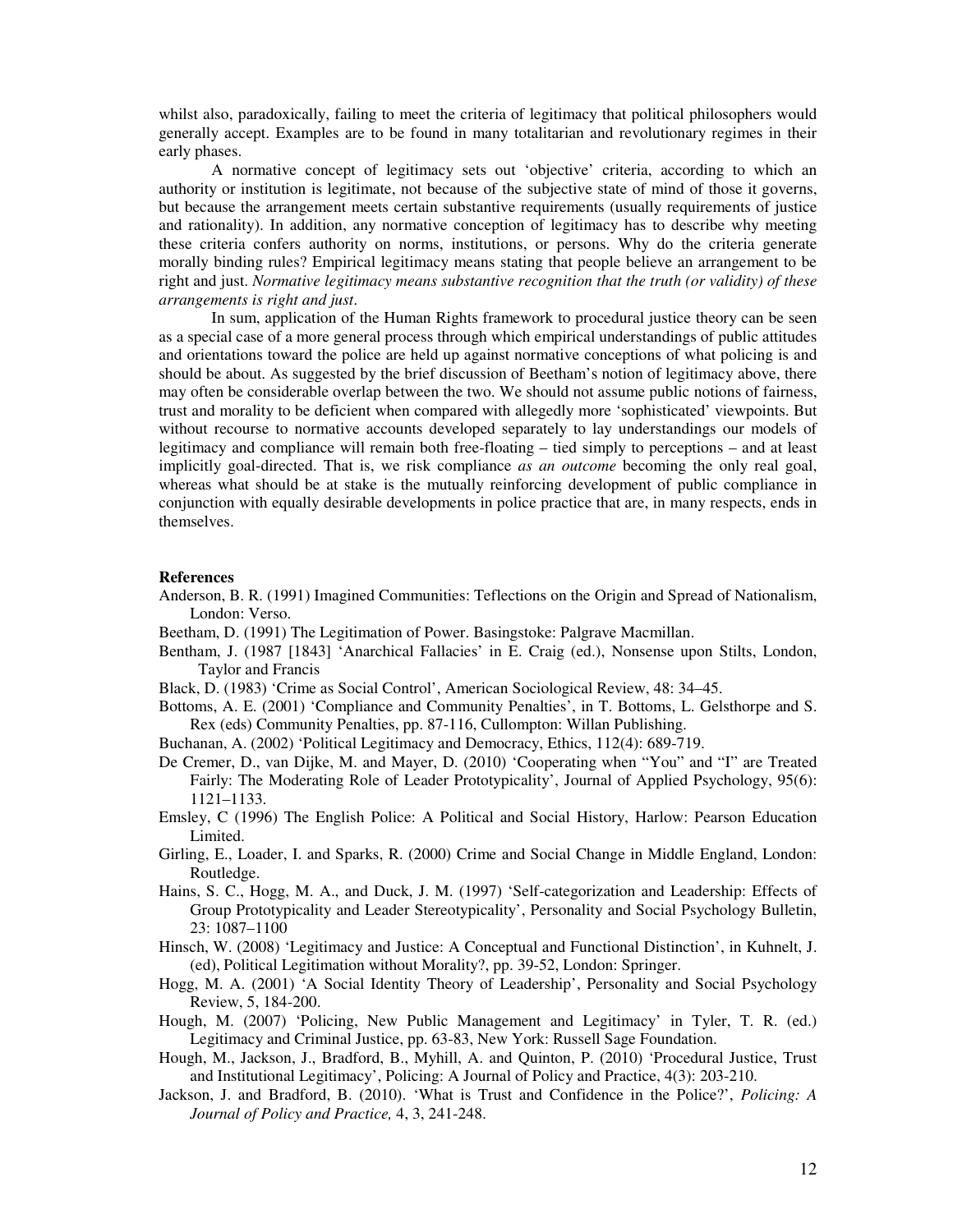- Jackson, J., Bradford, B., Hough, M., Kuha, J., Stares, S. R., Widdop, S., Fitzgerald, R., Yordanova, M. and Galev, T. (in press), 'Developing European Indicators of Trust in Justice', *European Journal of Criminology.*
- Jackson, J. and Sunshine, J. (2007) 'Public Confidence in Policing: A Neo-Durkheimian Perspective', British Journal of Criminology, 47(2): 214-233.
- Kahan, D. (1999) 'The Secret Ambition of Deterrence', Harvard Law Review, 113: 413-500.
- Kelman, H. C. and Hamilton, V. L. (1989) Crimes of Obedience, New Haven: Yale.
- Kirk, D. S. and Papachristos, A. V. (in press) 'Cultural Mechanisms and the Persistence of Neighborhood Violence', American Journal of Sociology.
- Lentz, S. A. and Chaires, R. H. (2007) 'The invention of Peel's principles: A study of Policing "Textbook" History', Journal of Criminal Justice, 35, 69–79.
- Loader, I. and Mulcahy, A. (2003) Policing and the condition of England, Oxford: Oxford University Press.
- Locke, J. (1989 [1689]) Two Treatises of Government, Richard Aschcraft (ed.), London, Routledge
- MacCoun R. J. (2005) 'Voice, Control and Belonging: The Double-edge Sword of Procedural Fairness', Annual Review of Law and Social Science*,* 1: 171–201
- McAdams, R. and Nadler, J. (2008) 'Coordinating in the Shadow of the Law: Two Contextualized Tests of the Focal Point Theory of Legal Compliance', Law & Society Reivew, 42: 865-898.
- Miller, D. (1991) Principles of Social Justice, Harvard University Press
- Mills, J.S. (1998 [1869]) On Liberty and Other Essays, J. Grey (ed.), Oxford, Oxford University Press
- Mnookin, R. H. and Kornhauser, L. (1979). 'Bargaining in the Shadow of the Law: The Case of Divorce', Yale Law Journal, 88: 950–99.
- Murphy, K., Tyler, T. R. and Curtis, A. (2009) 'Nurturing Regulatory Compliance: Is Procedural Justice Effective when People Question the Legitimacy of the Law?' Regulation and Governance, 3, 1-26.
- Murray, K. H. (2010) 'Police Legitimacy and Policing Public Protest', University of Edinburgh School of Law Working Paper No. 2010/36, Available at SSRN: http://ssrn.com/abstract=1709401.
- Nagin, D. S. (1998) 'Criminal Deterrence Research at the Outset of the 21st Century', in M. Tonry (ed) Crime and Justice, vol. 23, Chicago: University of Chicago Press, pp. 1-42.
- Neyroud, P. (2008) 'Policing and Ethics', in T. Newburn (ed) Handbook of Policing, Cullompton: Willan Publishing, pp. 666-92.
- Neyroud, P. and Beckley A. (2001) Policing, Ethics and Human Rights, Cullompton: Willan
- Paternoster, R., Brame, R., Bachman, R. and Sherman, L.W. (1997) 'Do Fair Procedures Matter? The Effect of Procedural Justice on Spouse Assault', Law and Society Review, 31: 163-204.
- Pratt, T. C., Cullen, F. C., Blevins, K. R., Daigle, L. E., and Madsen, T. D. (2006) 'The Empirical Status of Deterrence Theory: A Meta-Analysis", in Cullen et al. (eds), Taking Stock: The Status of Criminological Theory, pp. 367-395, Transaction Publishers.
- Rawls, J. (2001) Justice as Fairness: A Restatement (2nd revised edition), Cambridge, Harvard University Press
- Rawls, J. (2005 [1971]) A Theory of Justice, Harvard University Press
- Reiner, R. (2010) The Politics of the Police (Fourth Edition) Oxford: Oxford University Press.
- Reisig, M., Bratton, J. and Gertz, M. G. (2007) 'The Construct Validity and Refinement of Process-Based Policing Measures', Criminal Justice and Behavior, 34: 1005–28.
- Reith, C. (1952) The Blind Eye of History: A Study of the Origins of the Present Police Era. London: Faber and Faber Limited.
- Robinson, G. and McNeill, F. (2008) 'Exploring the dynamics of compliance with community penalties', Theoretical Criminology, 12(4): 431-449.
- Robinson, P. H. and Darley, J. M. (1995) Justice, Liability, and Blame: Community Views and the Criminal Law. New Directions in Social Psychology. Boulder, CO: Westview.
- Rousseau, J-J. (1988 [1762])The Basic Political Writings, (trans.
- Sampson, R. J. and Bartusch, D. J. (1998) 'Legal Cynicism and (Subcultural?) Tolerance of Deviance: The Neighborhood Context of Racial Differences', Law and Society Review, 32: 777- 804.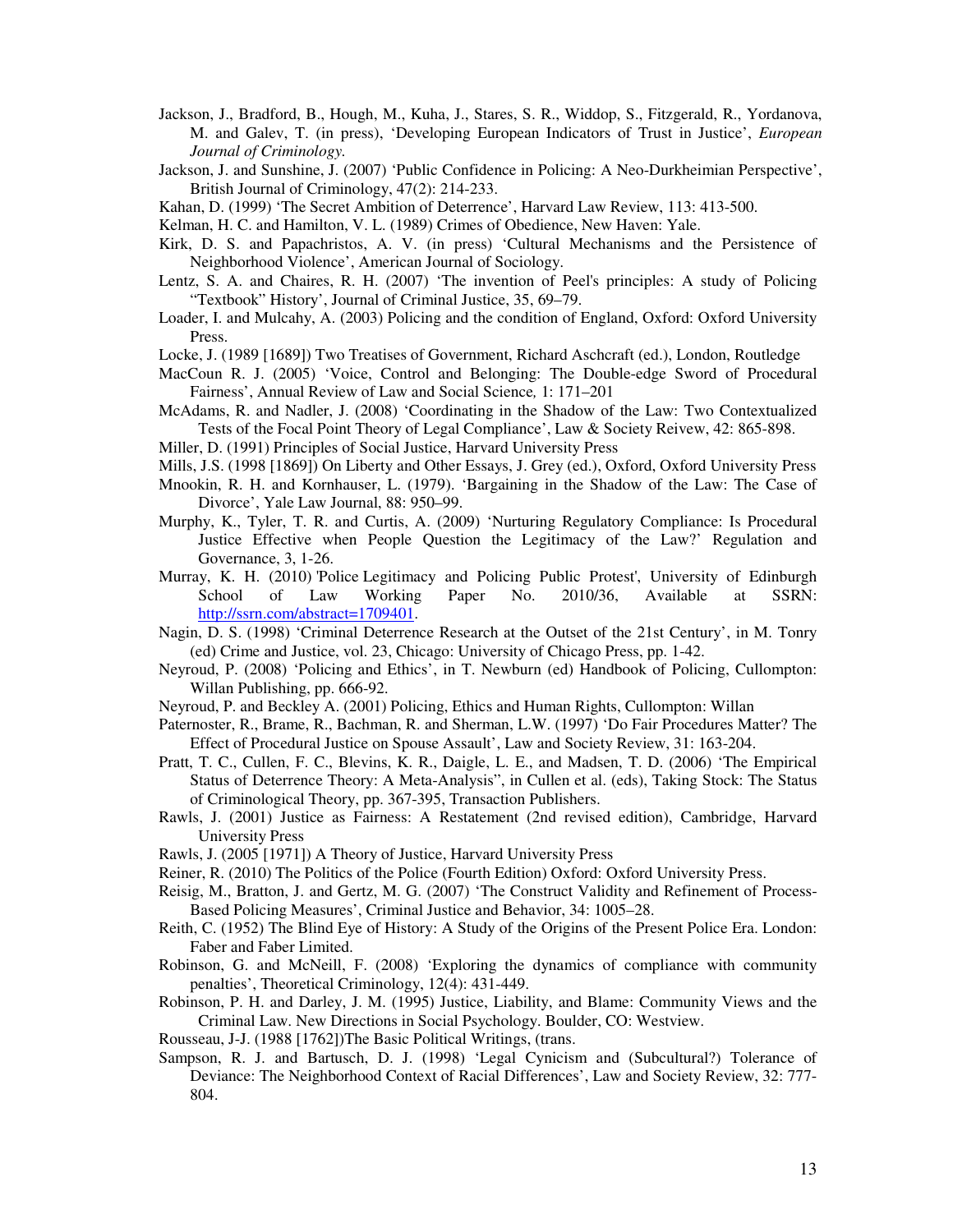- Sanders, A. and Young, R. (2008) 'Police Powers' in T. Newburn (ed), *Handbook of Policing*, Cullompton: Willan Publishing, pp. 281-312.
- Schulhofer, S. J., Tyler, T. R., and Huq, A. Z. (2010) 'American Policing at a Crossroads', NYU School of Law, Public Law Research Paper No. 10-55, Available at SSRN: http://ssrn.com/abstract=1663819.
- Stoutland, S. E. (2001) 'The Multiple Dimensions of Trust in Resident/Police Relations in Boston', Journal of Research in Crime and Delinquency, 38: 226–256.
- Sunshine, J. and Tyler, T. R. (2003a) 'Moral Solidarity, Identification with the Community, and the Importance of Procedural Justice: The Police as Prototypical Representatives of a Group's Moral Values', Social Psychology Quarterly, 66(2): 153-165.
- Sunshine, J. and Tyler, T. R. (2003b) 'The Role of Procedural Justice and Legitimacy in Public Support for Policing', Law and Society Review, 37(3): 513-548.
- Tankebe, J. (2009) 'Public Cooperation with the Police in Ghana: Does Procedural Fairness Matter?', *Criminology* 47(4): 1265-1293
- Tankebe, J. (2010) 'Legitimation and Resistance: Police Reform in the (un)making' in L. K. Cheliotis (ed.) *Roots, Rites and Sites of Resistance: The Banality of Good*. Basingstoke: Palgrave Macmillan.
- Tonry, M. (2007) 'Foreword', in Tyler, T. R. (ed.) Legitimacy and Criminal Justice: International Perspectives, pp. 3-8, New York: Russell Sage Foundation.
- Turner, J. C. (2005) 'Explaining the Nature of Power: A Three-process Theory', European Journal of Social Psychology, 35: 1–22.
- Tyler, T, R. (2007) (ed.) Legitimacy and Criminal Justice: International Perspectives, New York: Russell Sage Foundation.
- Tyler, T. R. (2003) 'Procedural Justice, Legitimacy, and the Effective Rule of Law', in M. Tonry (ed.), Crime and Justice: A Review of Research vol. 30, Chicago: University of Chicago Press, pp. 431-505.
- Tyler, T. R. (2006a) 'Legitimacy and Legitimation', Annual Review of Psychology, 57: 375-400.
- Tyler, T. R. (2006b) Why People Obey the Law (Second Edition), Princeton: Princeton University Press.
- Tyler, T. R. (2008) 'Psychology and Institutional Design', Review of Law and Economics (symposium issue on Law and Social Norms), 4(3): 801-887.
- Tyler, T. R. (2011) Why People Cooperate: The Role of Social Motivations, Princeton: Princeton University Press.
- Tyler, T. R. and Fagan, J. (2008) 'Why do People Cooperate with the Police?', Ohio Journal of Criminal Law, 6: 231-275.
- Tyler, T. R. and Huo, Y. J. (2002) Trust in the Law: Encouraging Public Cooperation with the Police and Courts, New York: Russell Sage Foundation.
- Tyler, T. R., and Lind, E. A. (1992) 'A Relational Model of Authority in Groups', Advances in Experimental Social Psychology, 25: 115 - 191.
- Tyler, T. R., Schulhofer, S. J. and Huq, A. Z. (2010) 'Legitimacy and Deterrence Effects in Counterterrorism Policing: A Study of Muslim Americans', Law and Society Review, 44(2): 365-402.
- Weber, M. (1948) From Max Weber: Essays in Sociology (translated by H. Gerth and C. W. Mills), London, Rouledge and Kegan Paul.
- Wells, H. (2008) 'The Techno-fix versus the Fair Cop: Procedural (in)justice and Automated Speed Limit Enforcement', British Journal of Criminology 48(6): 498-817.
- Wikström, P-O. H. (2004) 'Crime as Alternative: Towards a Cross-level Situational Action Theory of Crime Causation', in J. McCord (ed) Beyond Empiricism: Institutions and Intentions in the Study of Crime, Advances in Criminological Theory, Volume 13, New Brunswick: Transaction, pp.1-37.
- Wikström, P-O. H. (2006) 'Individuals, Settings and Acts of Crime. Situational Mechanisms and the Explanation of Crime', in P-O.H. Wikström and R. Sampson (eds) The Explanation of Crime: Context, Mechanisms and Development, Cambridge: Cambridge University Press, pp.61-107.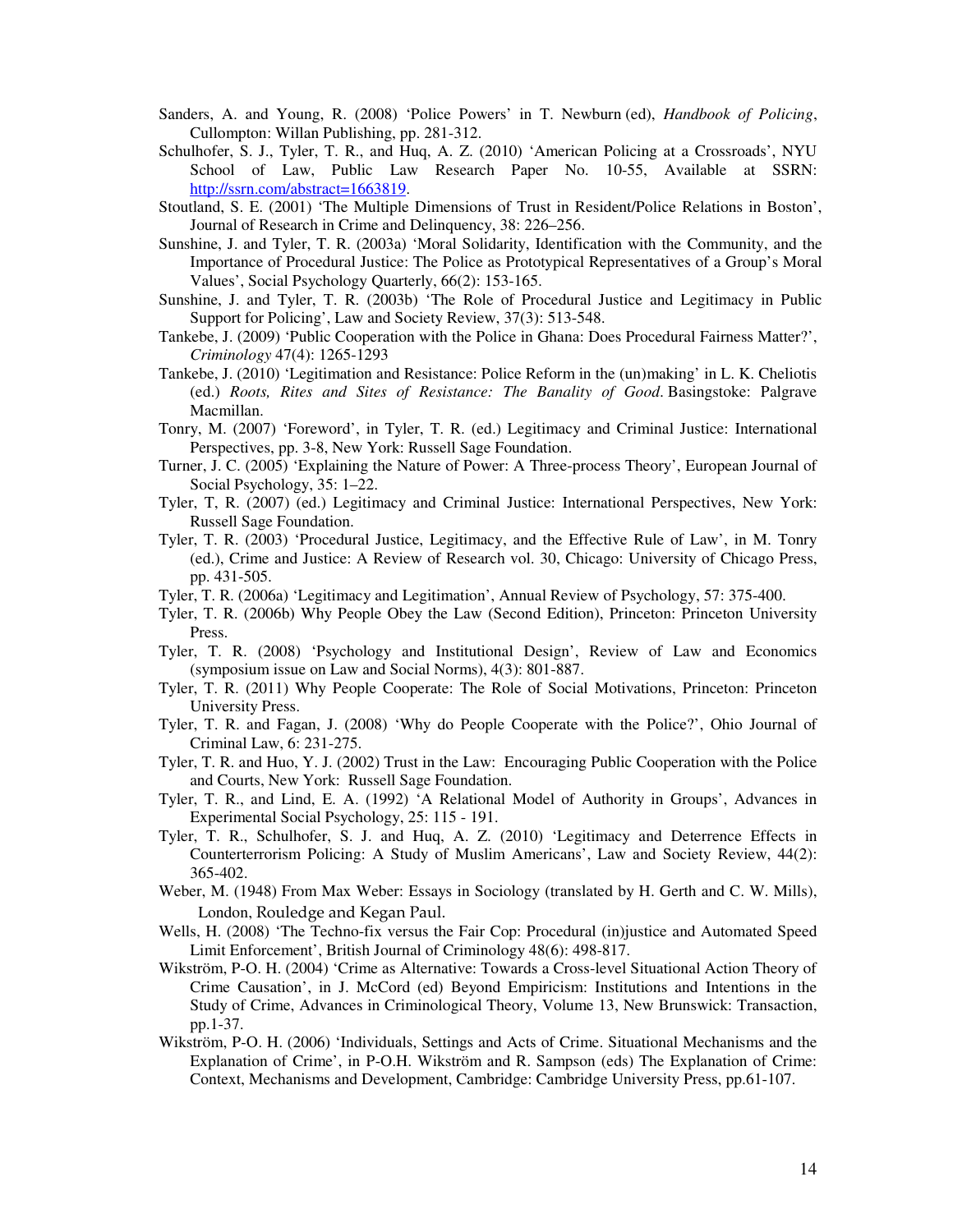Wikström, P-O. H., Ceccato, V., Hardie, B. and Treiber, K. (2010) 'Activity Fields and the Dynamics of Crime: Advancing Knowledge about the Role of the Environment in Crime Causation', Journal of Quantitative Criminology, 26(1): 55-87.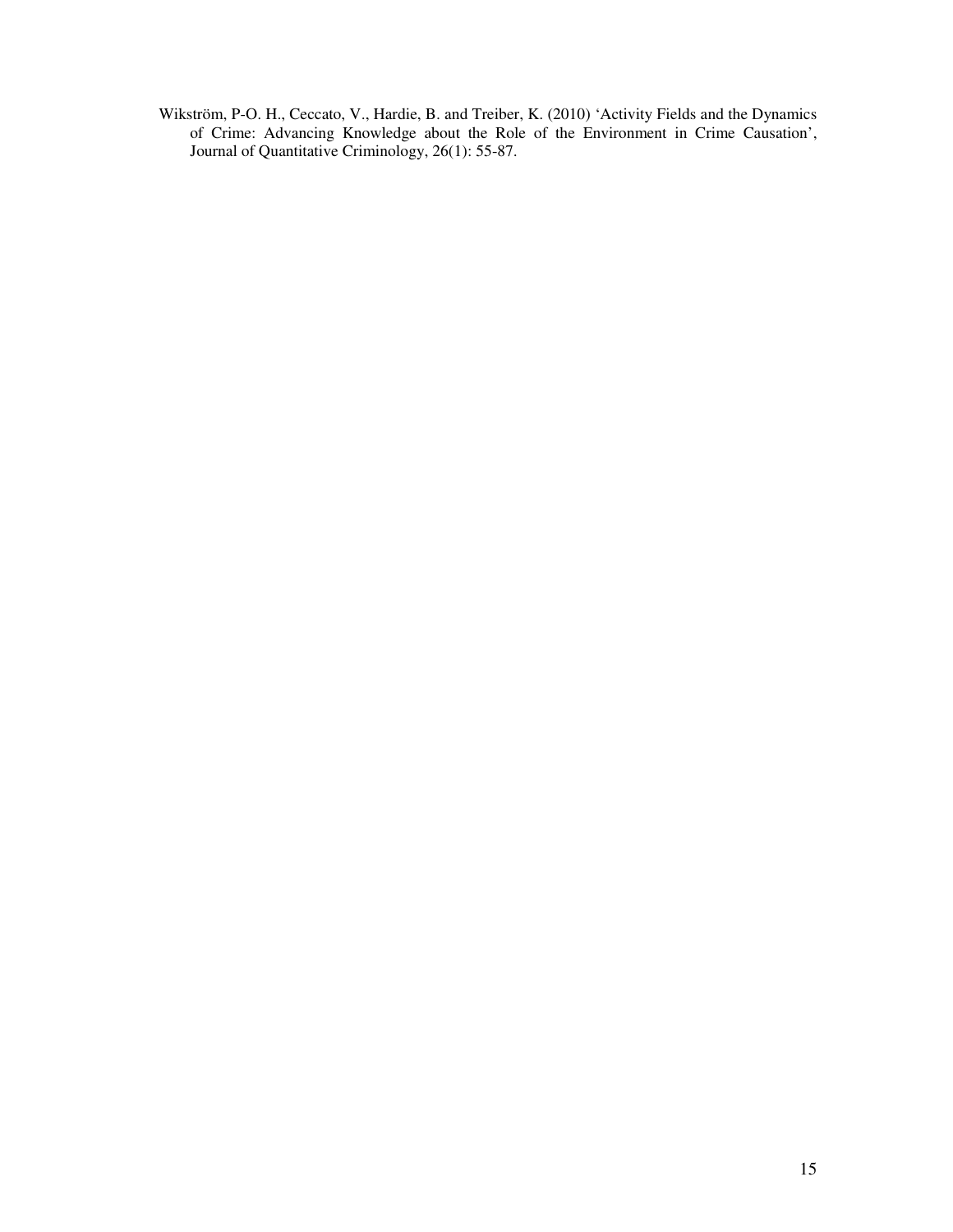### **Figures**

Figure 1: A procedural justice model of compliance



\* Measured by asking about both moral alignment and obligation to obey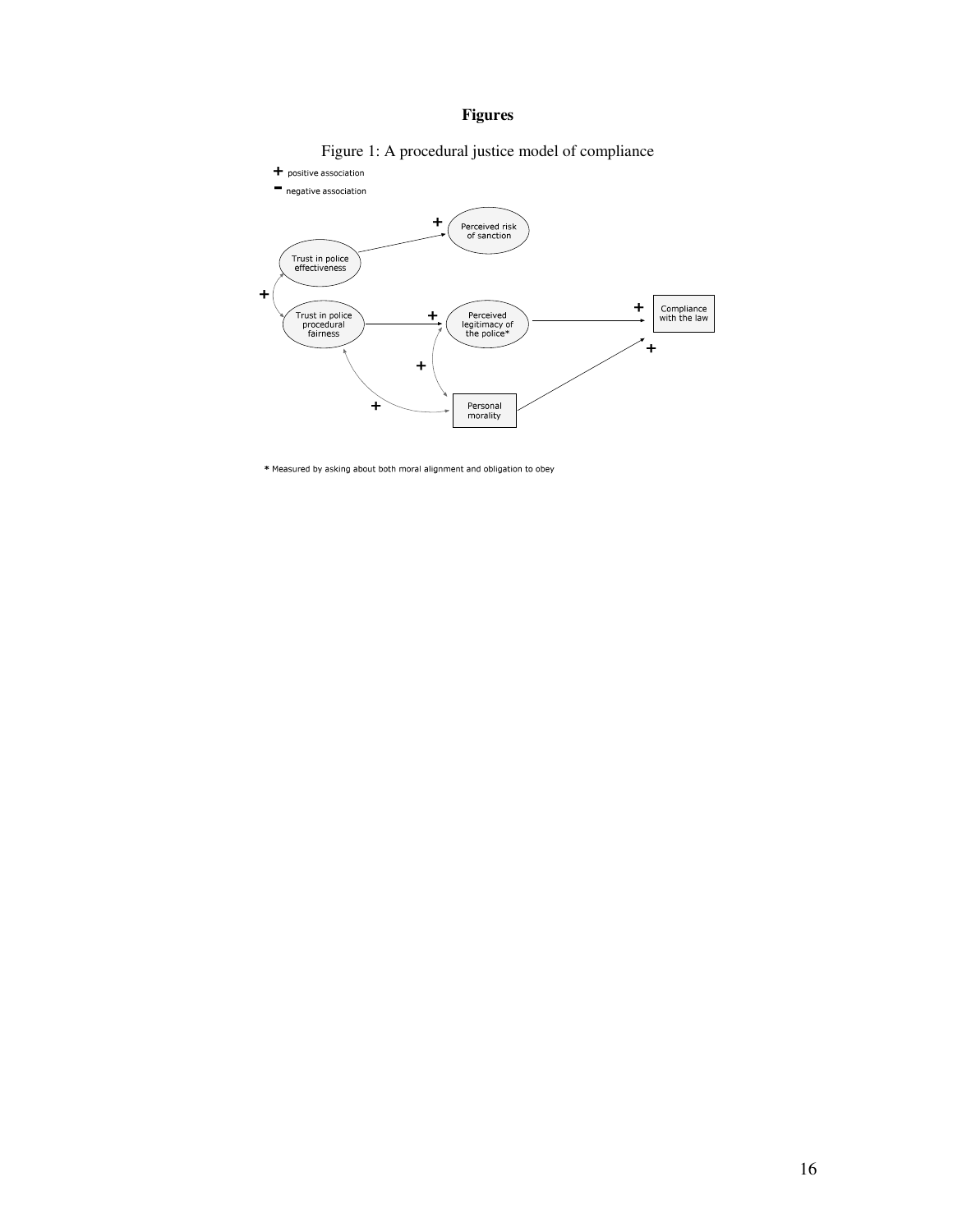

Figure 2: Differentiating between obligation to obey and moral alignment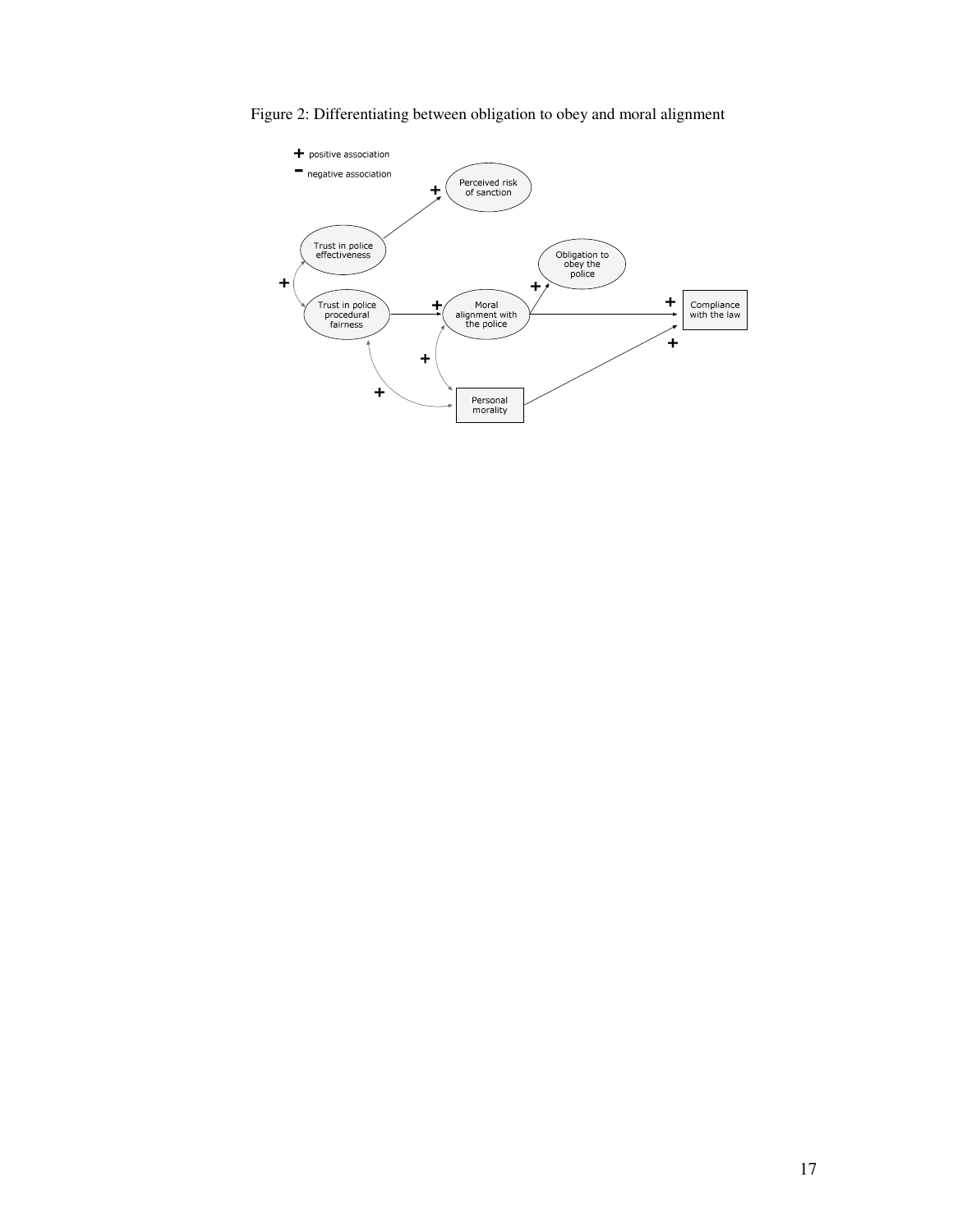



\* Measured by asking about both moral alignment and obligation to obey